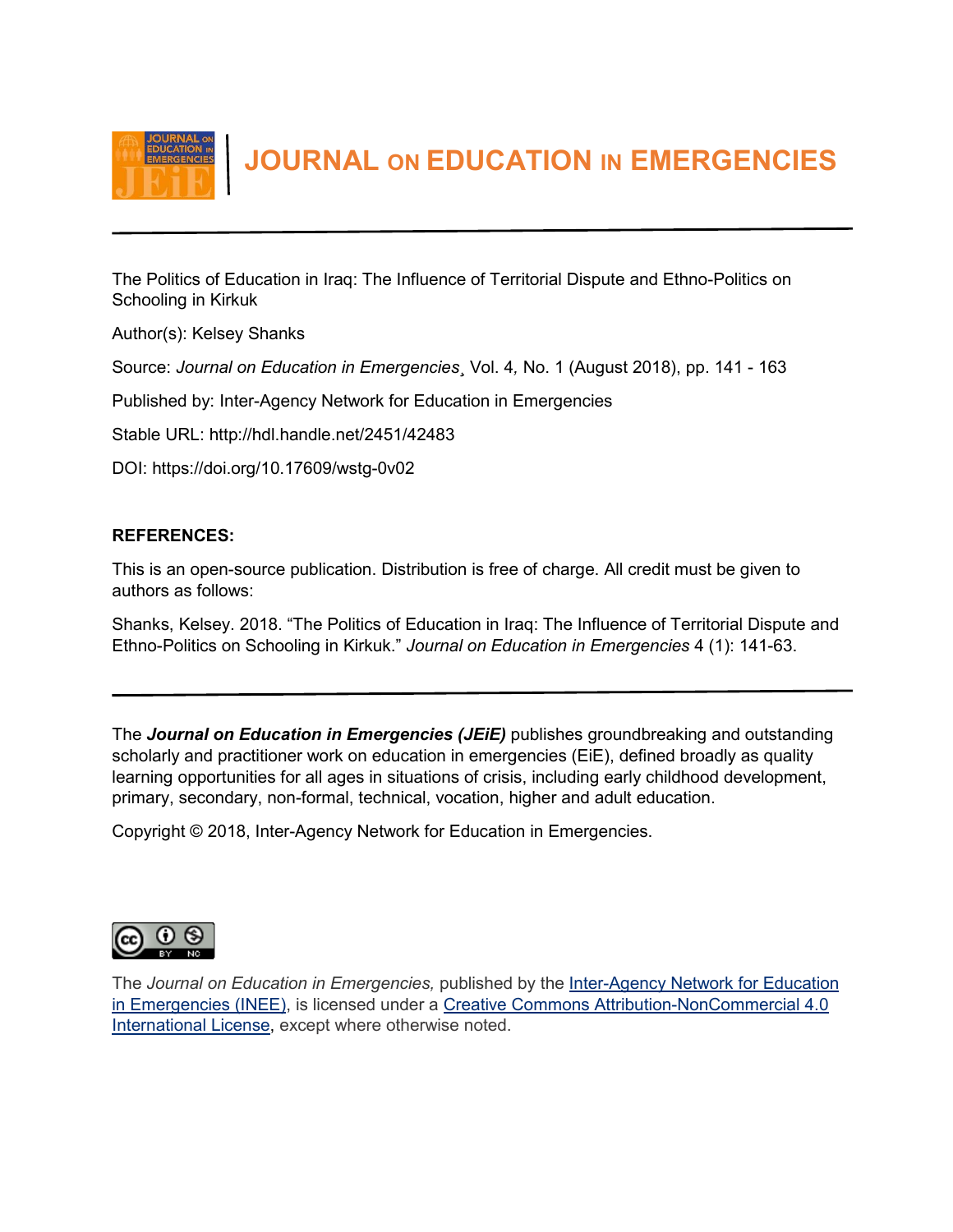# THE POLITICS OF EDUCATION IN IRAQ: THE INFLUENCE OF TERRITORIAL DISPUTE AND ETHNO-POLITICS ON SCHOOLING IN KIRKUK

**Kelsey Shanks**

## **ABSTRACT**

*The Iraqi Disputed Territories, or Disputed Internal Boundaries, consist of 15 districts stretching across four northern governorates from the Syrian to Iranian borders. The oil-rich Iraqi governorate of Kirkuk lies at the heart of this dispute and reflects the country's ethnic and religious diversity. Arabs, Turkmen, Kurds, and Assyrians all claim ancient settlement patterns within the governorate. The symbolic importance of Kirkuk as a homeland to both Kurds and the Turkmen conflicts directly with its strategic importance to Baghdad. While the two linguistically distinct centers of governance vie for control, interethnic communal tensions are rising and questions of identity increasingly overshadow day-to-day life. The existing research on Kirkuk focuses heavily on governance outcomes and possible administrative solutions, but little has been written about the impact of heightened identity politics on the everyday lives of citizens. This paper explores the influence of these conflicts and contests on education in the city of Kirkuk.*

### **INTRODUCTION**

The Iraqi Disputed Territories, or Disputed Internal Boundaries, consist of 15 districts stretching across four northern governorates from the Syrian to Iranian borders. The oil-rich governorate of Kirkuk, with its capital of the same name, lies at the heart of the dispute and reflects the country's ethnic and religious diversity.

*Journal on Education in Emergencies,* Vol. 4, No. 1 Copyright © 2018 by the Inter-Agency Network for Education in Emergencies (INEE). ISSN 2518-6833

Received January 10, 2018; revised May 30, 2018, and June 28, 2018; accepted July 3, 2018; electronically published August 2018.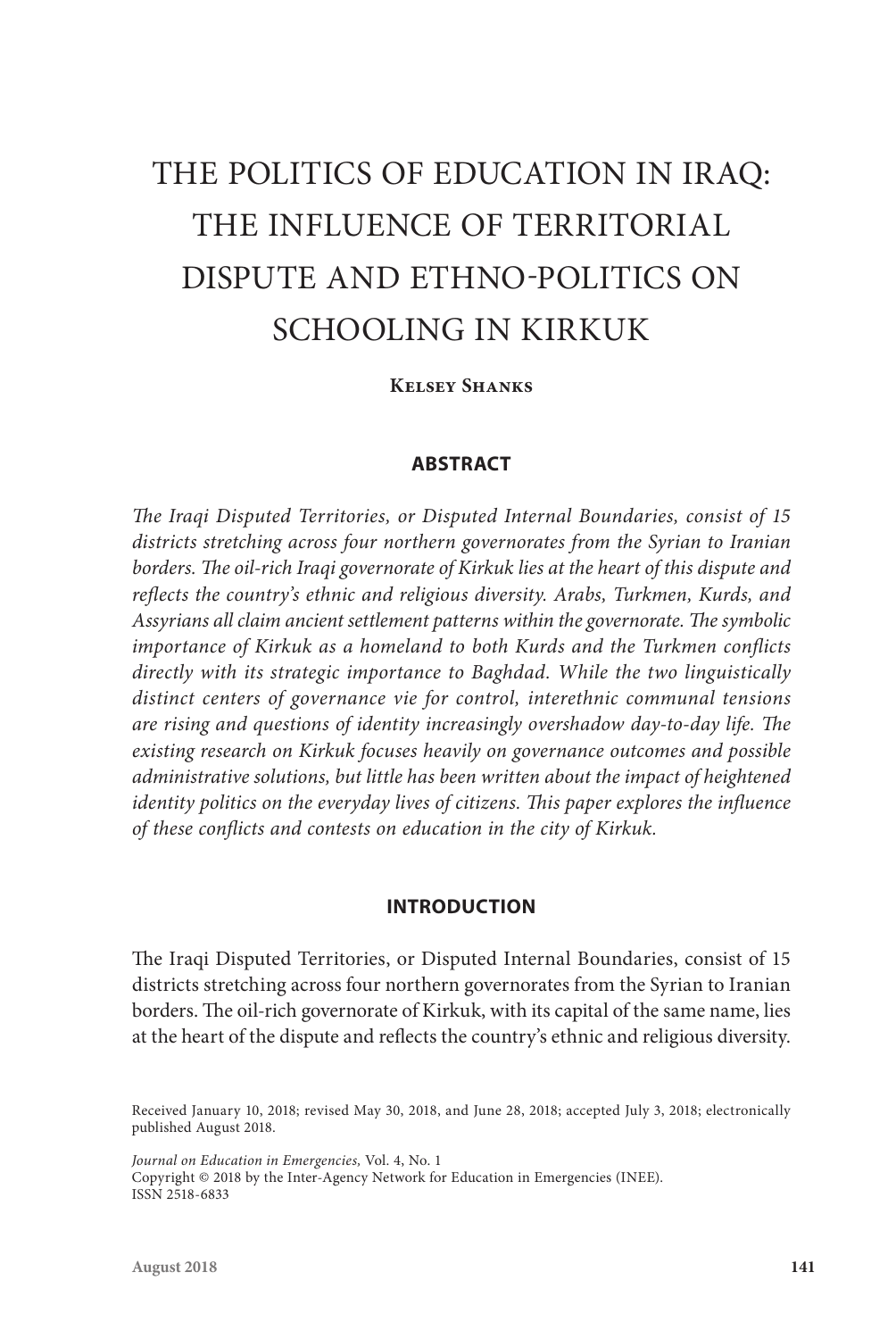Arabs, Turkmen, Kurds, and Assyrians all declare ancient settlement patterns within the governorate. The symbolic importance of Kirkuk as a homeland to both Kurds and Turkmen conflicts directly with its strategic importance to Baghdad. The two linguistically distinct centers of governance have vied for control of the region since 2003, which has resulted in changing regional power dynamics. Military operations to protect against, and later remove, the Islamic State (IS) and the inclusion of the disputed territories in the Kurdistan Regional Government's (KRG) independence referendum in September 2017 have made these power dynamics more complex.

The existing research on Kirkuk focuses heavily on military maneuvers, governance outcomes, and possible administrative solutions to the conflict. However, although the ethnic nature of the territorial dispute has resulted in questions of identity that increasingly overshadow daily life, little has been written about the impact the heightened identity politics have on the everyday lives of citizens. Building on previous research (Shanks 2016) that highlighted the significant role education has played in cultural reproduction in Iraq, this paper seeks to unpack how this environment has influenced the delivery of education in the city of Kirkuk and lay out the specific implications ethnic conflict has for education administration and content.

The paper is broken down into four sections: an introduction to Kirkuk and its political context; a justification for the study's methodological choices; an overview of the academic framing and literature pertaining to the politics of education; and most significantly, a final section that presents the research findings.

## **THE KIRKUK CONTEXT**

Throughout the 20<sup>th</sup> century, Kirkuk's symbolic importance as a homeland to both the Kurds and the Turkmen conflicted directly with its strategic importance to Baghdad. Identity politics plagued the north of Iraq, and Kirkuk in particular. The Ba'ath political party conducted a brutal campaign of Arabization across the region, systematically expelled hundreds of thousands of Kurds and other ethnic groups from the region, and denied the ethnic rights of non-Arab populations (Shanks 2015). Baghdad made every attempt to assert a false Arab dominance and counter non-Arab ethnic claims to demographic dominance in the north. For example, the central government renamed roads to reflect Arab nationalism and restricted the provision of ethnically specific education for non-Arab groups. Baghdad not only drove out a proportion of the existing population, it also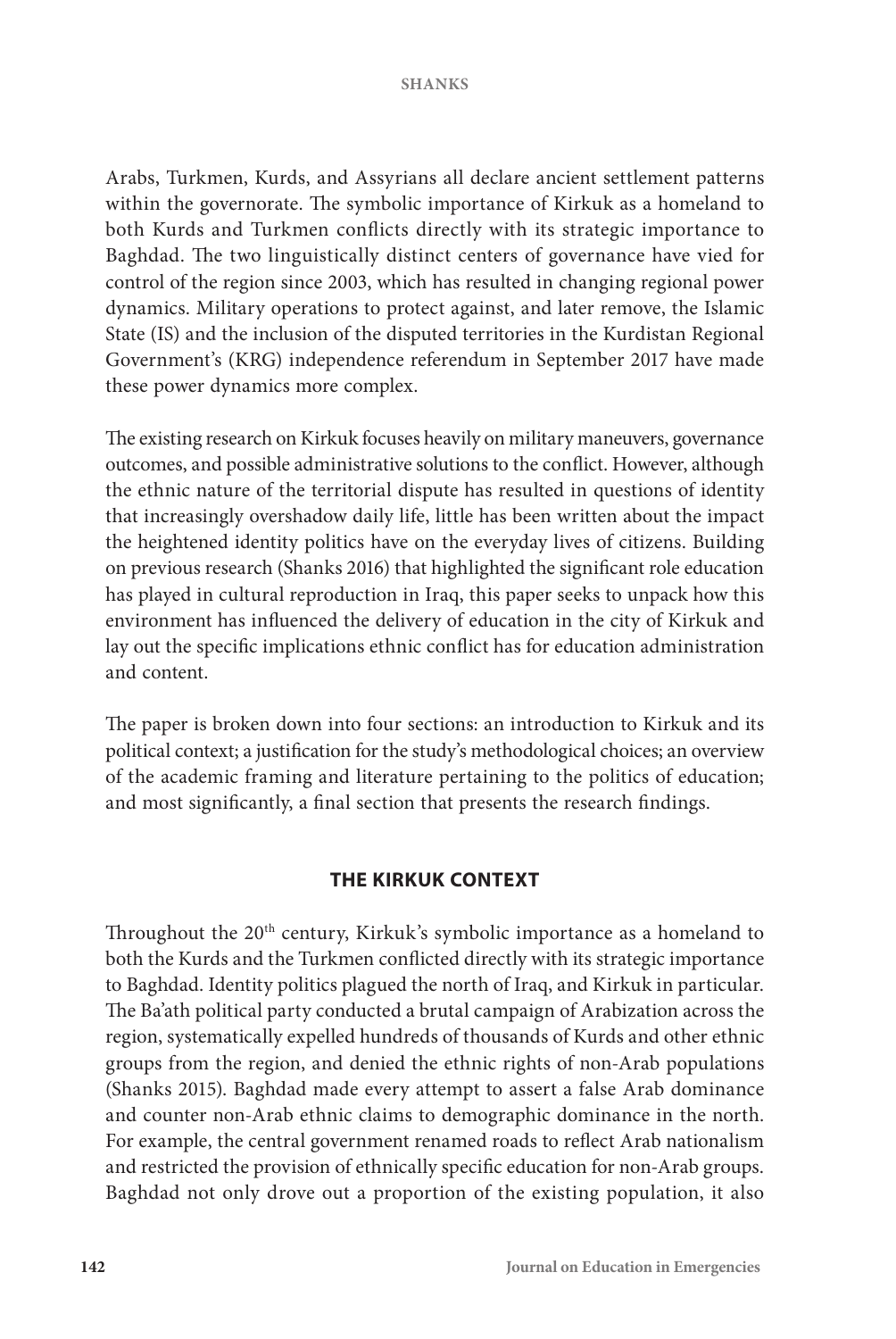persuaded poor Arabs from the south to settle in the newly vacated homes in the north, enhancing the offer with grants of up to 10,000 Iraqi Dinars (Romano 2007). During the 1980-1988 Iran-Iraq War, Iraqi Kurds' involvement with Iranian forces preceded Baghdad's Al-Anfal campaign, which affected all communities in the north of Iraq and claimed the lives of 100,000 to 200,000 Iraqi Kurdish civilians in northern Iraq (Romano 2007).<sup>1</sup>

By the end of the first Gulf War, the majority of the Kurdish-populated areas in northern Iraq were effectively outside of Baghdad's control. The imposition of a no-fly zone and the unofficial boundary known as the green line resulted in the Kurdistan Region of Iraq achieving relative autonomy from Saddam Hussein's Iraq in 1991. However, a number of Kurdish-populated areas that lay beyond the green line continued to fall under Baghdad's control, including Kirkuk. In the aftermath of the 2003 invasion of Iraq, the KRG and the Iraqi government both laid claim to land bordering the Kurdistan Region of Iraq. The official contest over Kirkuk's administration has resulted in a tug-of-war between Baghdad and Erbil, the capital of the Kurdistan Region of Iraq, that has frequently stalled the Iraqi political system; in 2018, an administrative solution for the disputed territories remains elusive. Meanwhile, the disputed territories have been subject to heightened identity politics and sectarian insecurity, and ethnic groups across the region have been pulled into a dispute over complex ethnically defined claims and demographic compositions.

The dispute runs deeper than the political contest, as Kurds' and others' narratives of belonging rely on historical ethnic claims to their homelands. The Kurds' history of persecution appears to drive the imperative to control their destiny in Kirkuk and the Kurdistan Region of Iraq, and it is widely accepted that Iraq's Kurdish population would not accept the forsaking of Kirkuk. Therefore, the dispute is closely linked to Kurdish national identity, and the city has come to symbolize the Kurdish struggle (Stansfield 2004). Subsequently, the question of Kirkuk's future has grown into a powerfully sacred concern, with the city often described by the Kurdish leadership as their "Jerusalem" (Rafaat 2008, 252). Since 2003, the Kurdish authorities have consolidated their authority in Kirkuk, demanded protected autonomy similar to what they had pre-2003, and demanded the opportunity, via referendum, to extend the boundaries of Kurdish autonomy in Iraq to include Kirkuk. Kurdish authorities hold that accepting the Kurdistan Region of Iraq's

<sup>1</sup> The Anfal genocide killed between 50,000 and 182,000 Kurds in the north of Iraq. It was committed during the Al-Anfal campaign, which was led by Ali Hassan al-Majid during the final stages of the Iran-Iraq War.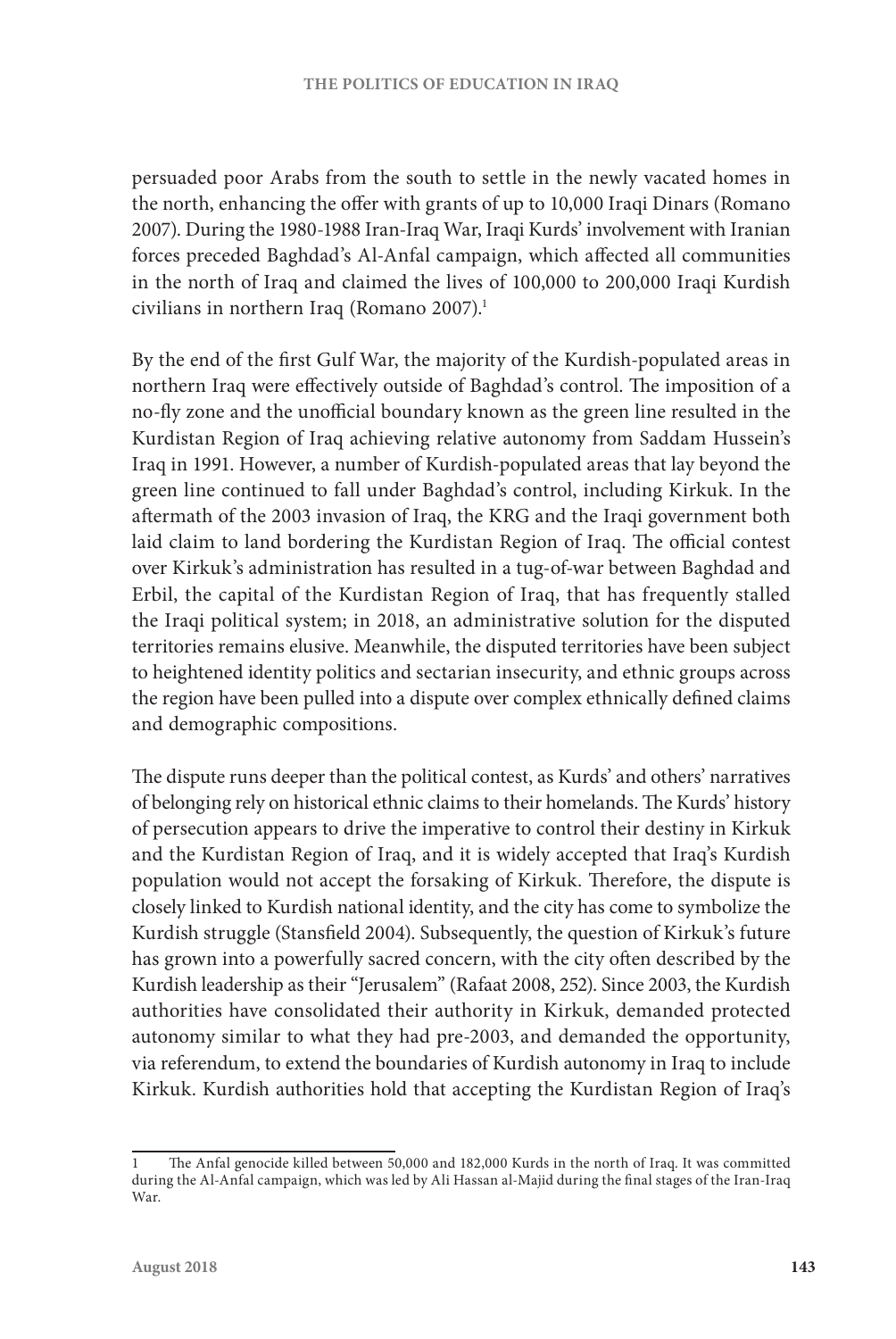claim to Kirkuk is the only geographically, historically, demographically, and morally sound action (O'Leary 2005).

However, while Kirkuk is often referred to as "The Heart" of Kurdistan, it is equally important to the Turkmen people, who regard the diagonal strip of land stretching from the Syrian and Turkish border areas in the north of Iraq to the town of Mendeli on the Iranian border in central Iraq as *Turkmeneli* (Turkmen land), with Kirkuk as its center. The Iraqi Turkmen community has expressed concern that its suffering has been underplayed or ignored entirely (Kerkuklu 2007; Stansfield 2004; Al-Hirmizi 2005), as academics and commentators alike tend to focus Kurdish demographic movements and suffering in the region. Moreover, the vast majority of the literature from the mid-20<sup>th</sup> century onward is either focused on elite Iraqi political history or deemed "romantically pro-Kurdish" (Stansfield and Anderson 2009a). The Turkmen narrative is framed by the injustices inflicted on them throughout the 20th century at the hands of the state and the ever-encroaching Kurdish population. The Turkmen claim to Kirkuk is further deepened by a historical narrative in which their ancestors have been present in the region for centuries and have enjoyed key moments in the region's leadership (Stansfield and Anderson 2009b). Many Turkmen commentators point to their community's settlement patterns in and around the citadel, the oldest area in the city of Kirkuk, which they claim reflect their primacy.

Kirkuk is also home to a large Arab population, both indigenous and those forced to migrate, and to a smaller Assyrian population, both of which also have historic claims to the city. Kurdish authorities have pushed for an aggressive reversal of population movements instigated by the central government's Arabization policies (Human Rights Watch 2009), but observations in the media and on social media demonstrate that this push has been met by fervent opposition from Kirkuk's Turkmen and Arabs.2

The sheer complexity of the issue is illustrated by the fact that the timeline of the Arabization policies has enabled Arab settlers in Kirkuk, including those who were largely coerced by Saddam to settle in the north under the banner of "return," to intermarry with the existing population and to see their children and grandchildren born in the city. Expelling the Arab settlers now, an action

<sup>2</sup> Reflected in media and social media monitored between 2012-2017.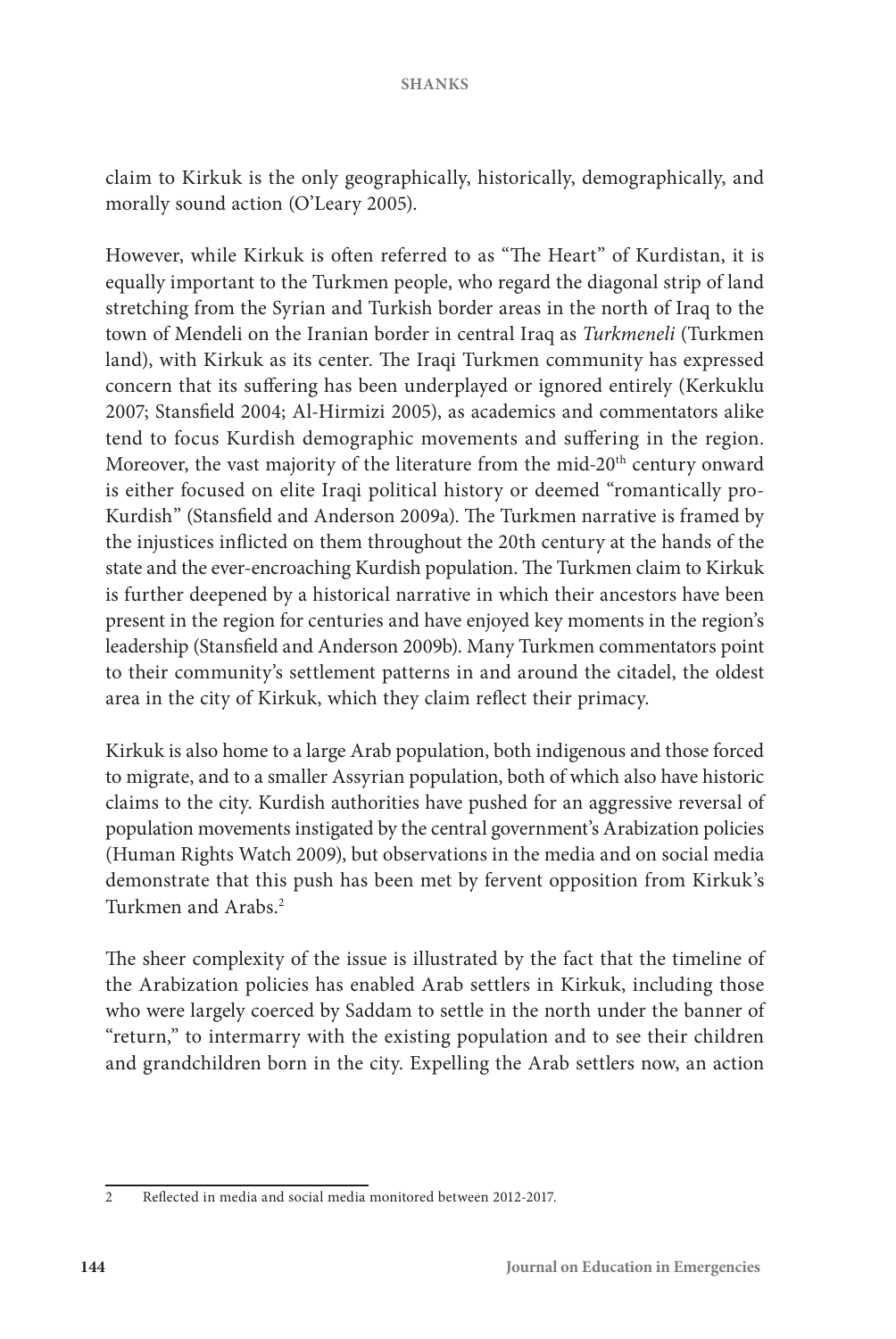that is highly contested and frequently seen as the forcible expulsion of the Arab community from Kirkuk $3$ , is seen as perpetrating further injustice. $4$ 

Movements of the Islamic State have further complicated the dynamics in Kirkuk. Under the banner of a unified religious identity, IS took control of large swaths of Iraq's multiethnic Disputed Internal Boundaries, including Hawija in the district of Al-Hawija, which resulted in an unforeseen shift in regional power dynamics in Kirkuk. With the sudden departure of Iraqi security forces, the Kurdish military advanced across the green line to protect the city. The Kurdish population viewed this action as necessary to prevent territory from falling to IS, but others saw it as an opportunistic land grab to further the Kurds' control of the city. Feeling empowered by the significant role Kurdish Peshmerga forces played in the defeat of IS, the KRG chose to hold an independence referendum in September 2017. Controversially, and without consensus among the Kurdish political parties, the vote was extended to include Kirkuk—rather than limited to only the three governorates that officially make up the Kurdistan Region of Iraq. Turkmen, Arab, and Yezidi communities outside the Kurdistan Region of Iraq objected to Kirkuk's inclusion in the vote, and Baghdad saw the move as inciting conflict. Baghdad subsequently retook control of Kirkuk in October 2017 in a relatively peaceful military maneuver that was preceded by negotiations with the Kurdish political party, the Patriotic Union of Kurdistan. Not content with retaking Kirkuk, Baghdad's forces continued across the region and retook disputed territories that had been under Kurdish control since 2003, effectively restoring the 2003 boundaries and halting the Kurds' plan to establish an independent Kurdish state.

The Coalition Provisional Authority, which governed Iraq in the year after the 2003 invasion, responded to the demographic situation in Kirkuk by implementing a "stay-put" policy for Arab settlers. Negotiations over the permanent Iraqi Constitution almost failed over the question of Kirkuk, but the Kurdish parties were ultimately successful. The resulting Article 140 of the new constitution necessitated a three-stage process: normalization, census, and referendum. Normalization would be achieved by the assisted return of internally displaced people and the recovery of their property. Arab settlers who choose to return to southern and central Iraq would be helped in doing so, and the boundaries of the governorate of Kirkuk would be restored to that of pre-1974. Subsequently, a census and a referendum would be conducted to decide the future of the city and the governorate. The set deadline for the implementation of this article was December 2007. However, the implementation window expired, was extended, and expired again. Efforts to resolve the status of Kirkuk have currently stalled over non-implementation of Article 140.

<sup>4</sup> Media observations supported by interview data collected between 2012-2015; media observations and interviews AB2, ABA, KD9, and thesis interviews 2012.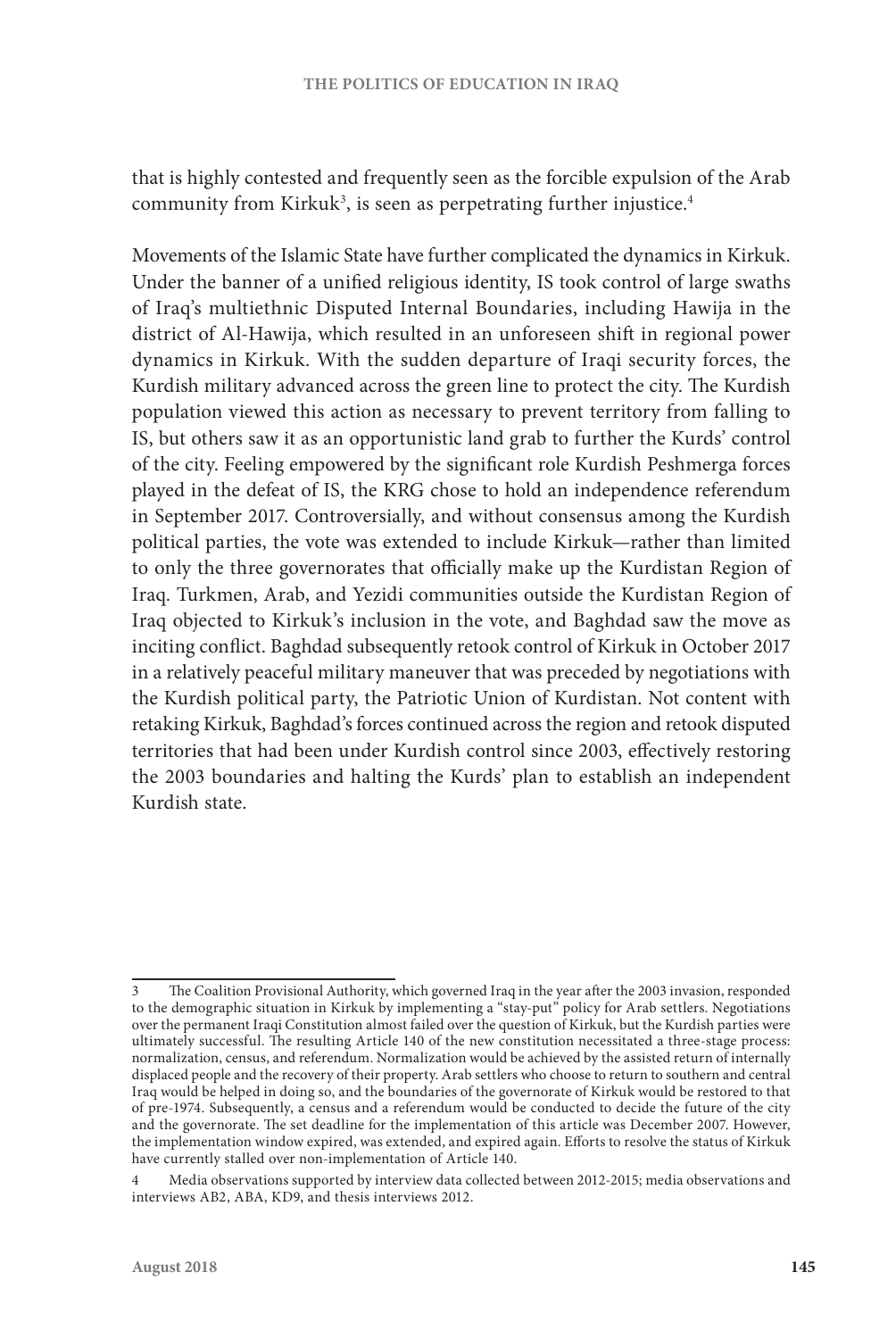## **METHODOLOGY**

The findings of this paper draw from research conducted between 2011 and 2014 and follow-up data collection conducted between 2014 and 2016. The study employed a purposive sampling method involving qualitative data collection tools. The key modalities for the primary data collection were focus group discussions and semi-structured interviews; consultations were conducted in Kirkuk and Erbil.<sup>5</sup> Data from interviews and focus groups were supplemented by secondary document analysis; monitoring of local and international media and social media; NGO field reports and cluster meeting minutes; and various local human rights agency reports, most of which were associated with one particular community, to further inform and contextualize the research findings.

The criteria for selecting interview and focus group participants centered around two principles. The first was the general rule of achieving a purposive sample that was representative of city's diversity and which included balanced representation from the different ethnically defined schools. The second was that participants had to be knowledgeable about the research questions on education. Therefore, head teachers, teachers, and community representatives were selected. These criteria were later expanded to include education specialists from within political, religious, civil, and international organizations operating in the area. This reflects the myriad actors who, due to the limited capacity of state-funded education, currently influence the provision of education in Iraq's disputed territories.

Participants were located through a number of channels and all efforts were made to ensure a diverse range of participants. To unpack the influence of politics on classrooms, it was vital to ensure that all perspectives were given a voice. First, ministry of education officials from both Baghdad and Erbil were contacted to gain permission to do the research. This had a snowball effect, as the ministry contacts eventually led us to additional interview subjects. It was essential to also seek participants who were not working with UN agencies or closely associated with the education ministry. Therefore, the third source of participants was local civil society organizations and academics with a vested interest in the formal education system. Ultimately, the interview and focus group data and secondary

Interviews and focus groups were the most appropriate modality of data collection in order to gain an in-depth and thorough understanding of peoples' experiences of education policy and practice. The use of such open discussion would aim to establish the necessary factual information, as well as interview participants' perceptions of education's purpose. Connor proposed that "identity does not draw its sustenance from facts but from perceptions; perceptions are as important or more than reality when it comes to ethnic issues" (1997, 33). This influential work resonated with the objectives of this research and further confirmed the necessary modality for primary data collection.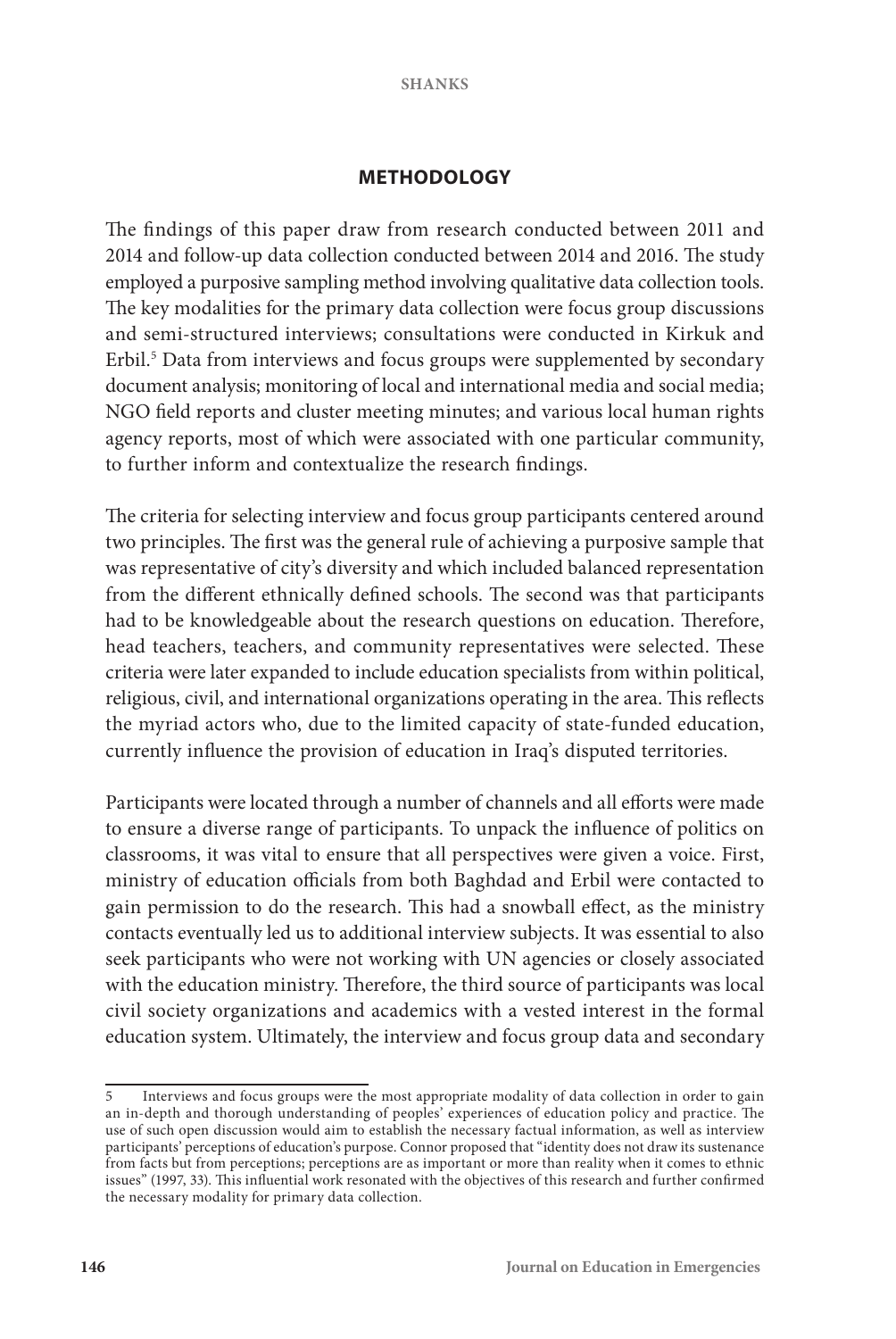materials, such as statements issued by government officials or representatives of a particular ethnic group, were collected from 48 education officials and community representatives across the territories.

The researcher was acutely aware of her lack of fluency in the three main languages of the region and took measures to counteract this deficit. To ensure that academic literature in languages other than English was obtained, the researcher contacted two Iraqi academic research centers in Amman, spent a day at each, and then conducted Arabic-language interviews with the academics working there to determine if any publications had been missed. The researcher also was assisted by the Turkmen Human Rights Foundation, a Turkmen NGO, in identifying Turkish literature on the subject. Finally, colleagues helped conduct the Kurdish literature search. Although nothing was found that tackled the main topics of this paper, these efforts did enable the researcher to identify key texts that helped to contextualize the data described above.

The political realities of the contested territories had an impact on the data collection and consultation process. Interviews often ended abruptly due to security alerts, and it was necessary to travel at certain times for security reasons. In this respect, it was essential to have a flexible research design in terms of collecting the required data. For example, using email to interview participants who were unable to travel, whose interviews were cut short, or who were not forthcoming in the interview setting was a useful tool.<sup>6</sup> The insecure environment also created a degree of distrust, and a number of interviewees requested that notes not be taken. In these cases, notes were written up directly after the interview but they included no direct quotes, for fear of misquoting participants.

Great importance was placed on validating the findings and analytical conclusions, which was achieved through a number of channels: emailing report findings to a number of key community members; providing report findings to key members of the journalist community and NGO workers; and, finally, presenting the research at a UNICEF-sponsored workshop on peace education in Kirkuk in 2015.7

<sup>6</sup> Providing participants with the opportunity to follow up on the interview via email enriched the data collection more than was anticipated. Many participants had more information to share after the interview. This generally consisted of a written report pertaining to the issues we had discussed during our interview and opened channels for continued communication and clarification of issues raised in the reports provided.

The findings were supported by all but one interlocutor present at the workshop. There was some objection from a member of the Kirkuk provisional council during the workshop. This individual rejected the findings and registered a complaint that the research portrayed Kirkuk in a negative light.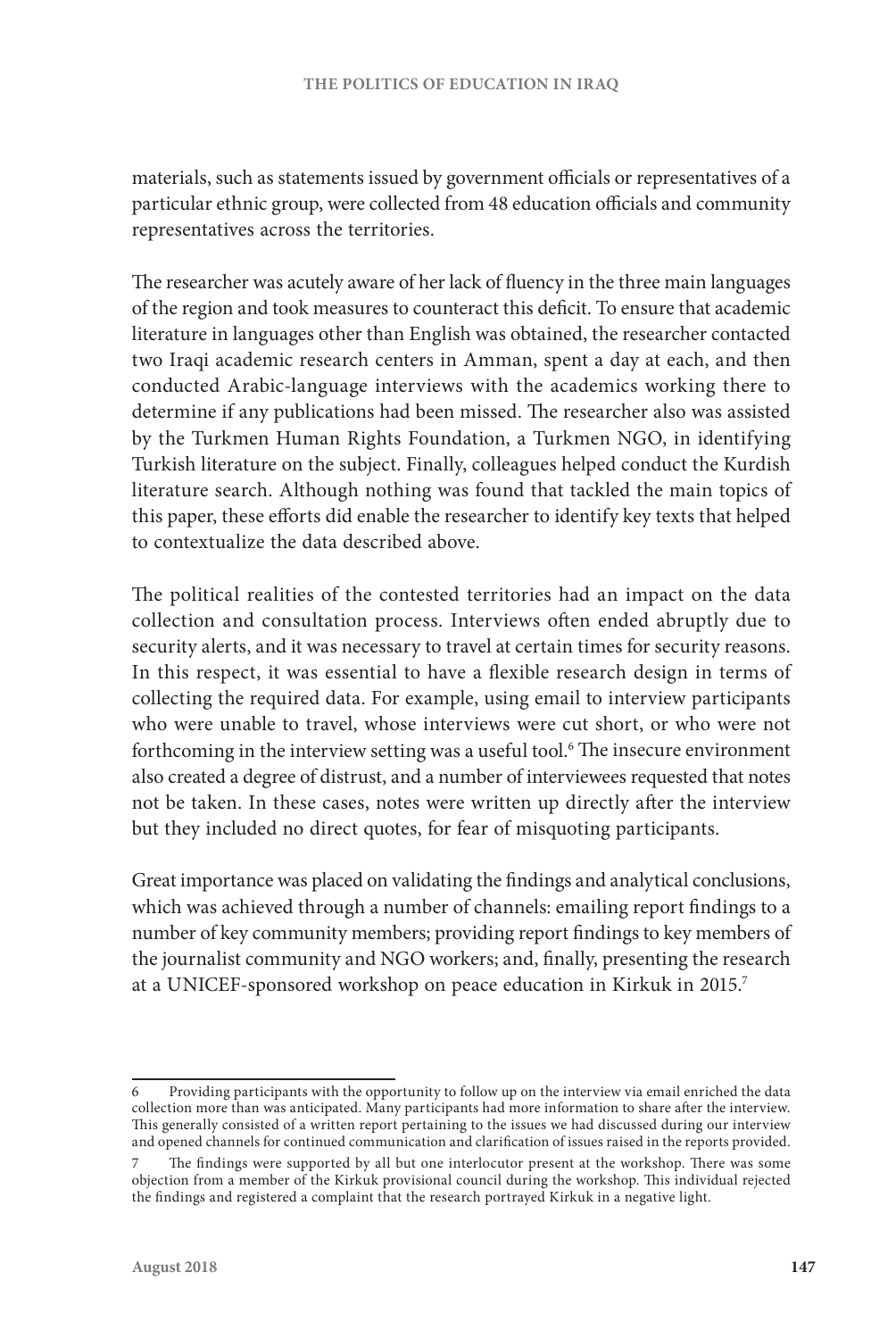# **UNDERSTANDING THE POLITICS OF EDUCATION DELIVERY**

To understand the complex relationship between identity politics and education in Kirkuk, we must first move away from the commonly held belief that education is an apolitical technical pursuit. Just as aid interventions are no longer viewed as impartial, there is increasing awareness that education systems are not unbiased and are usually designed by elite groups. Correspondingly, over the past decade the international education agenda has shifted to recognize the potential influence education has over social dynamics and the spheres of security, governance, and economics (Brock 2011; Bush and Saltarelli 2000; Conflict Sensitivity Consortium 2012; Davies 2004; Mundy and Dryden-Peterson 2015; Gaigals and Leonhardt 2001; Østby and Urdal 2010; Shields and Paulson 2015; Smith 2010).

The conceptualization of education as being outside the political framework was first challenged by early analysts of nationalism. The important purpose endowed on education by 19th-century state-building projects saw schools play a key role in government communication with the population, which served to disperse an image of the nation and promote national loyalty (Hobsbawn 1996). The transmission of nationalist propaganda through what Gallagher refers to as "common rituals and practices toward iconic images of state and nation" (2004, 23) has seen education commonly being used to assimilate populations (Churchill 1996). Smith and Vaux (2003) have given nationalist school structures a corresponding assimilationist classification. Assimilationist systems provide the opportunity to reinforce the governing language and culture by offering "single institutions operating according to the values of the dominant tradition" (46). As such, ethnically and politically exclusive versions of history, geography, and religion are used to transmit an exclusive banner of national identity, at the expense of minority groups (Skutnabb-Kangas 2002).

Conversely, Smith and Vaux (2003) highlight the fact that "separatist" school systems can serve different constituencies through relatively ethnically homogeneous intakes. Discussions of separatist institutions depend on the historic, geographic, and political contexts in which they operate. Separatist structures exist in a number of forms in countries with divided societies: the peaceful educational pluralism of Canada and Belgium, the complicit character of separatist schooling in Bosnia (Torsti 2009) and Northern Ireland (Gallagher 2004), the imposition of apartheid in South Africa (Davies 2008, vi), and the privatized education system in Lebanon that has resulted in the de facto separation of students based on community affiliation (Akar and Albrecht 2017).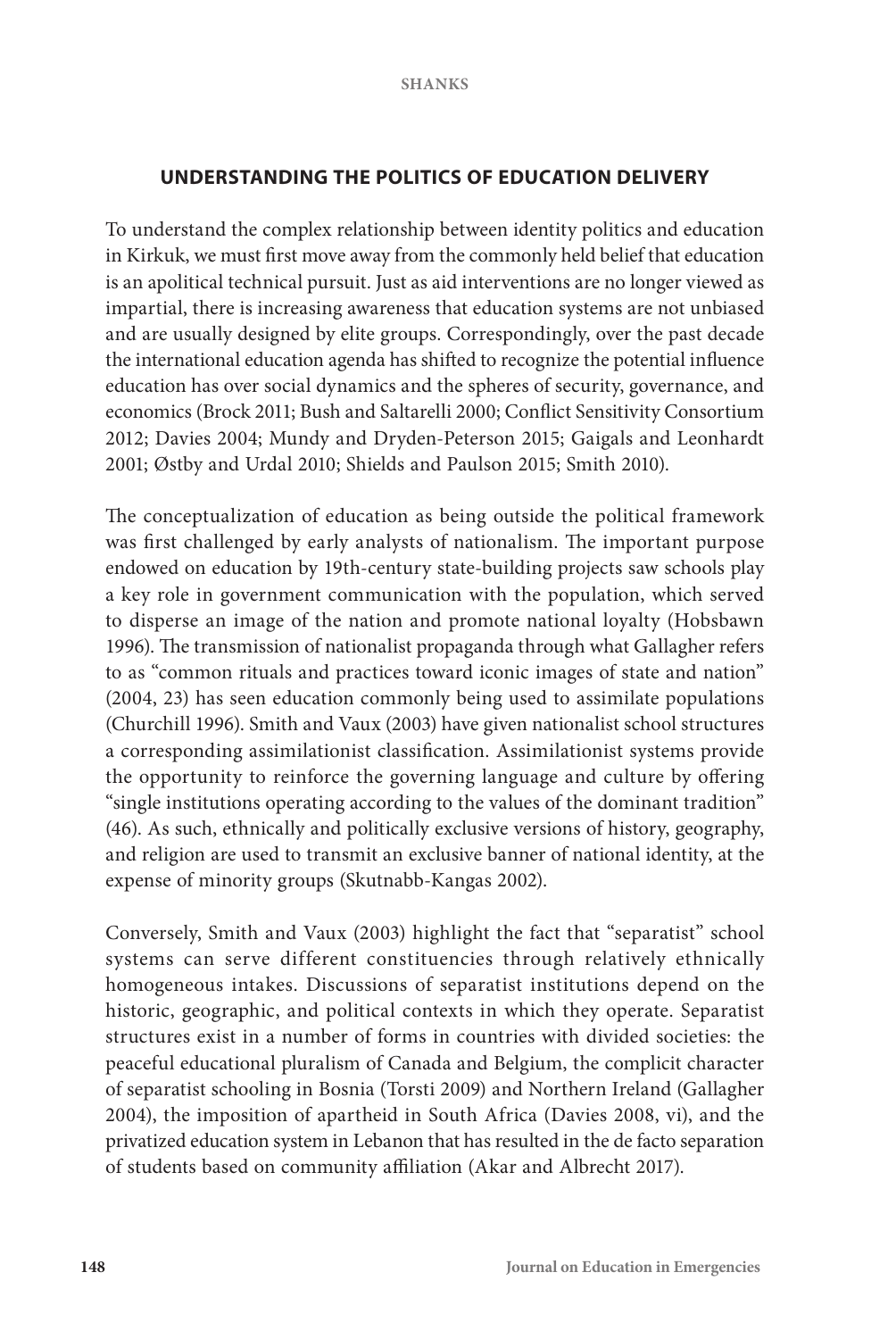Separatist education systems are no more insulated from political influence than assimilationist systems, and they can as easily become party to broader ethnopolitical or sectarian agendas. Gallagher (2004) offers three hypotheses to explain how separatist education structures have negatively impacted sectarian divides, using Northern Ireland as an illustrative case.

First, the cultural hypothesis suggests that separatist schools exacerbate community divisions by introducing potentially opposing cultural environments. Curricula that offer the potentially political subjects of history, geography, and language tend to emphasize the differences between communities and fail to acknowledge mutual dependency. In this sense, many have proposed that education content can be manipulated for ethnocentric purposes (King 2011; Kirk and Winthrop 2007; Paulson and Rappleye 2007; Smith 2005). School curricula provide a medium for the transmission of knowledge between generations and therefore are seen as an "extremely powerful tool to promote particular political ideologies, religious practices or cultural values and traditions" (Smith 2010, 17). As such, school content gives students a narrative of the "past and visions for the future" (Paulson 2011, 3) that can influence how they locate themselves and their communities in the context of present conflicts. King (2014) observes that the curriculum was a key tool of the state in the construction and collectivization of ethnic groups in Rwanda. She demonstrates how the histories of the Hutus and Tutsis were depicted as being fundamentally oppositional. Examination of textbooks used in Pakistan and India has shown how they similarly emphasize sectarian divisions and promote exclusive identities (International Crisis Group 2014; Kumar 2002; Lall 2008). In Sri Lanka, Sinhalese textbooks in the 1970s and 1980s were strewn with descriptions of the Tamils as the historical enemies of the Sinhalese and actively celebrated those who had vanquished the Tamils in ancient wars (Nissan 1996).

Second, Gallagher's (2004) social hypothesis suggests that, regardless of what is taught, separatist schools emphasize and validate group differences and hostilities, thereby encouraging mutual ignorance and suspicion. Third, Gallagher points to wider inequality between groups, noting that separatist school structures create an opportunity to provide unequal education between communities. This creates concerns about education inputs, such as how state resources are allocated. Schools are one of the most prevalent and obvious state institutions, and as such have the potential to highlight institutional discrimination. In Nepal, for example, the Maoist insurgency capitalized on educational disparities as part of its campaign to undermine government legitimacy (Parker and Standing 2007; Pherali 2013).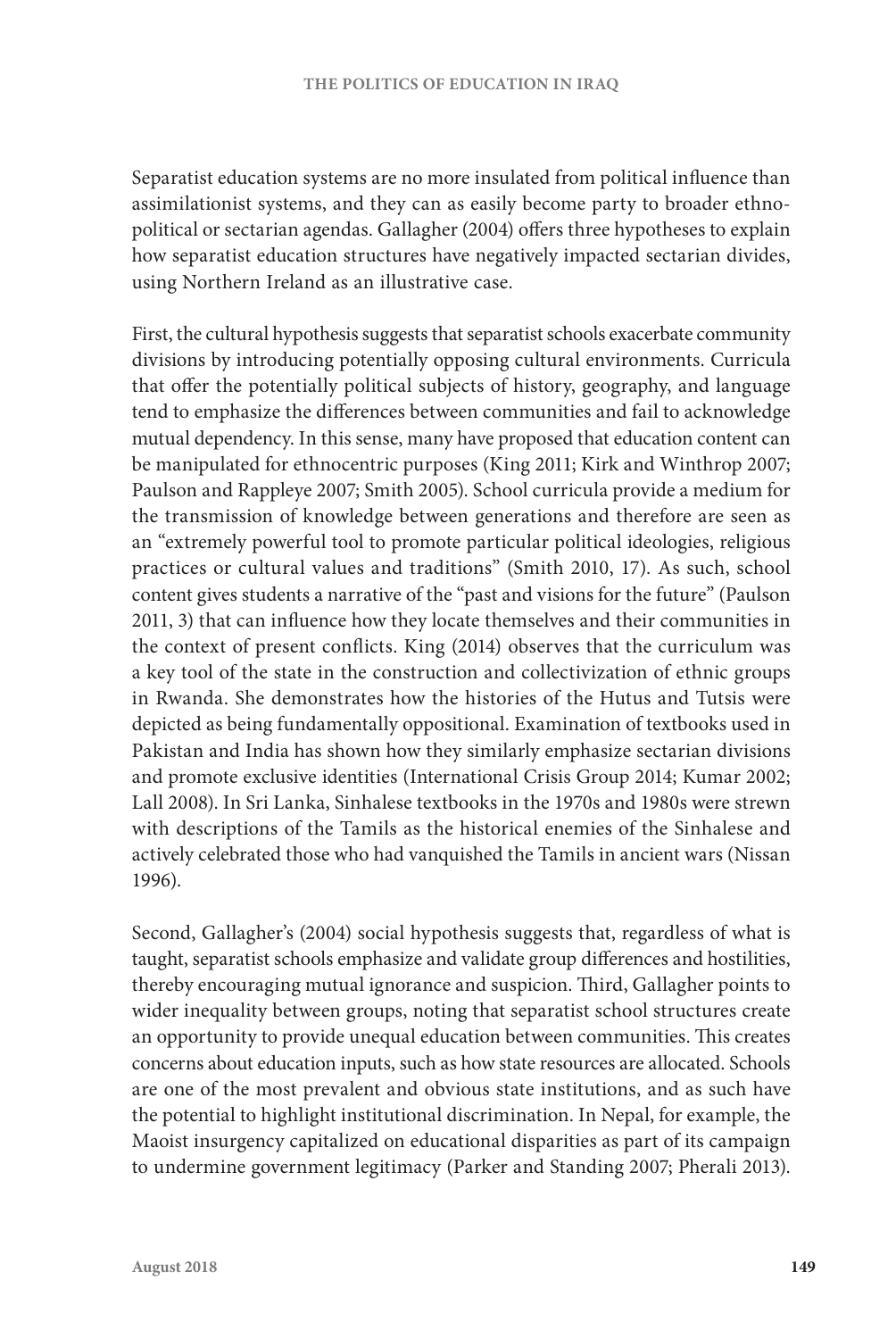Another category in Smith and Vaux's (2003) classification of school systems highlights the more positive role of an "integrationist" system, which is defined as "common or shared institutions with diversity represented within the population of each institution" (49). In its ideal form, this model should allow divergent identities to be negotiated in the classroom without political influence. Although it is worth noting that, in a fragile multiethnic society, achieving this form of schooling is challenging. Historical representation of different groups can create ideological battlegrounds that are extremely difficult to navigate.

Smith and Vaux's (2003) typology highlights the need to pay significantly more attention to potential political influence in the classroom. Kirkuk has witnessed a number of ethno-politically driven changes in education over the last 20 years as school systems have moved from assimilationist to separatist (Shanks 2016). The Ba'ath party used the curriculum to promote party ideology and enforce the image of an exclusively Arab Iraq. History and geography lessons failed to recognize the ethnically diverse makeup of Kirkuk, and at the same time as community language schools were obstructed and ethnically specific education rights were denied to non-Arab groups (Shanks 2016). Schools even became party to the regime's surveillance operations, as those who expressed themselves freely were reported and punished (de Santisteban 2005). Education's role in the socialization of identity and its significance in building national unity ensured that it was manipulated by the Ba'ath party's Arabization policies.

The post-2003 reconstruction process saw the new Iraqi constitution recognize the country's multiethnic and multireligious nature. It guaranteed "the right of Iraqis to educate their children in their mother tongue, such as Turkmen, Syriac and Armenian" (Article 4), which obligated the KRG and the central government in Baghdad to provide education in a variety of languages. Consequently, calls for linguistically appropriate schooling were heard from all of Kirkuk's communities. Previous research has noted that education reconstruction in post-2003 Iraq was shaped by the need to preserve identity, with community education decisions being made to promote ethnic distinctiveness and fortify difference (Shanks 2016). As a result, education in Kirkuk is ethnically segregated, with separate schools serving the Arab, Turkmen, Kurdish, and Assyrian communities.<sup>8</sup>

<sup>8</sup> Different mediums of instruction have arisen within these schools, varying from entirely mothertongue education in Kurdish and Turkmen to dominant language instruction in Arabic, with the inclusion of lessons in traditional languages such as Turkish and Assyrian in the school's timetable. This has resulted in increasingly ethnically homogeneous school intakes and a separatist education system within the multiethnic city (Shanks 2016).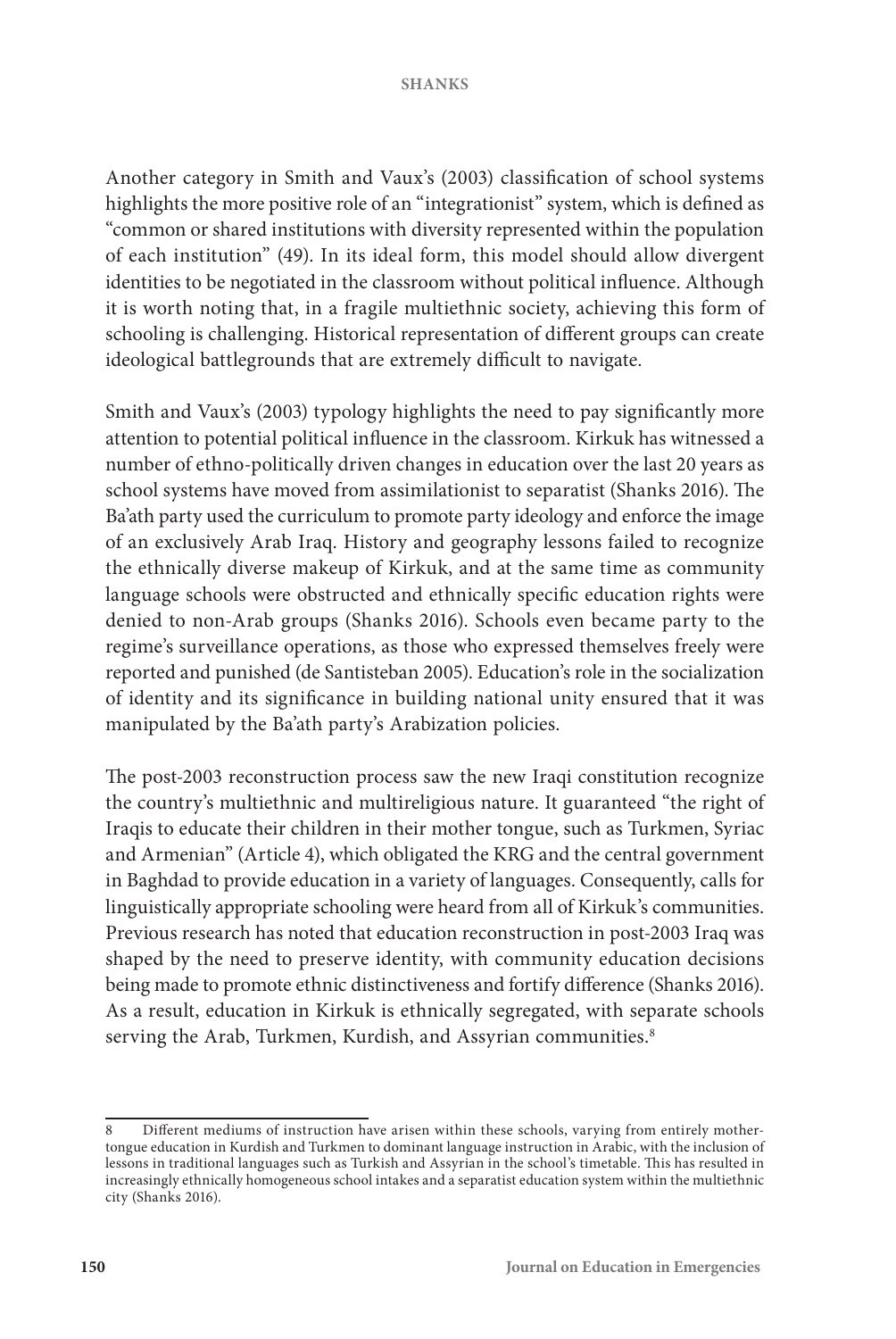This case study investigates the relationship between the ethno-political territorial dispute and the school system in Kirkuk, asking in particular how schools maintain a neutral position in such a complex environment. Due to the fluctuating administrative control of Kirkuk, issues of geography, history, and cultural representation are of great significance. While the political and military contest continues, the portrayal of ethnic histories has emotive value and can be linked with wider territorial claims and justifications. Ethnic groups in the city vary in terms of their geographic interpretation of homeland, their perception of ancient battle victories, and their experience of genocide. Such issues are contentious enough in a postconflict society, but with the added administrative contest in Kirkuk, history has become an extremely political tool. It is within this complex environment that the rest of this paper explores the influence ethno-politics has had on education delivery in the city of Kirkuk.

# **THE POLITICS OF EDUCATION MANAGEMENT IN KIRKUK**

As a result of the unsettled questions regarding administrative control in Kirkuk and the evolution of the semi-autonomous Kurdistan region, two regional education ministries administer education in northern Iraq: the central Iraqi ministry in Baghdad and the KRG ministry in Erbil. The two systems differ in terms of delivery and structure and are officially confined by their respective geographic remits. All education in Kirkuk Governorate, irrespective of the schools' ethnic or linguistic markers, officially falls under the jurisdiction of the central education ministry in Baghdad.

While the constitutional right of all Iraqis to educate their children in their mother tongue is accepted by Baghdad in principle, there has been little exploration of how this can best be implemented in practice. In the same way, many regional governance issues have been left ambiguous in the post-2003 Iraqi constitution (Bowring 2012), so too have the extent and implementation of mother-tongue education rights. Consequently, memorandums of support for non-dominant language schools receive little in the way of practical governmental support from Baghdad. The lack of textbook translations, teacher-training colleges, and supplementary teaching courses in non-Arabic languages are all points of contention across Iraq's multiethnic disputed territories (Shanks 2016). The government's failure to provide linguistically appropriate education resources has resulted in the perception that schools are receiving unequal education inputs due to their population's different identity markers.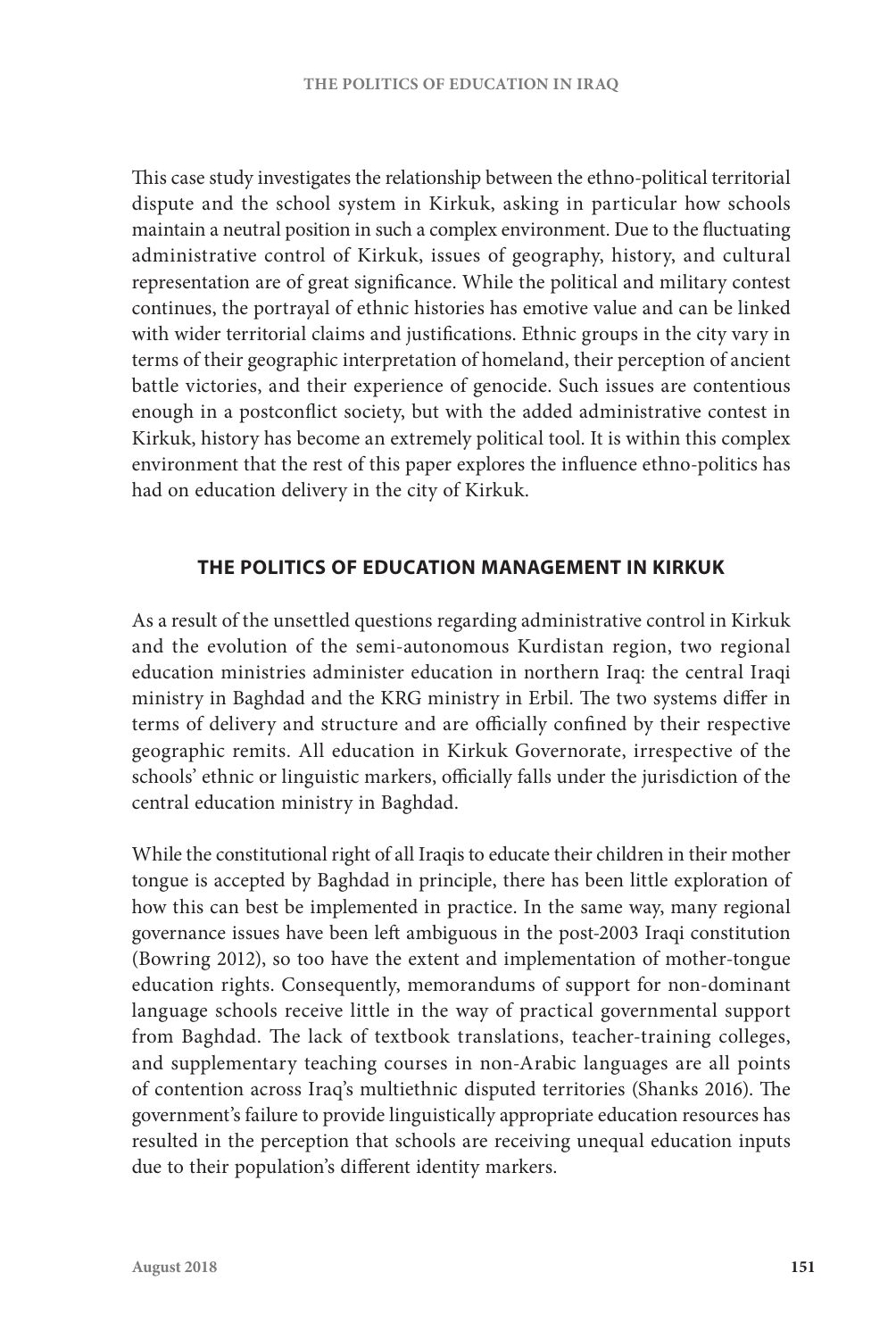In response to the lack of investment in non-Arabic education, communities have sought ethnically affiliated backers to ensure their ability to deliver mother-tongue or ethnically appropriate schooling. In Kirkuk, Kurdish language schools have turned to the KRG Ministry of Education in search of increased KRG influence. The Turkmen community has similarly sought support from a range of external sources to facilitate the translation of the entire Baghdad curriculum into Turkish. This support has come from a number of different actors in keeping with the geographic location of the recipient schools. Ankara Waqf and the Ministry of Endowment and Religious Affairs have translated the central Iraqi curriculum into Turkish (Interview TK34, conducted 2012), while the Iraqi Turkmen Front, a local political party, has periodically taken responsibility for printing and distributing textbooks (Interview TK34, conducted 2012).

The involvement of the KRG Ministry of Education and Turkmen parties in Kirkuk's education was justified by interlocutors with emotive language and presented as necessary for the continuation of ethnically appropriate education. The framing of Kurdish education in Kirkuk as being under threat is not uncommon; all the Kurdish educationalists and community leaders consulted stated that it would not be possible to provide mother-tongue education if it were not for Erbil: "The Kurdish authorities acted because they had to . . . without their support the Kurds in Kirkuk would only have Arabic textbooks" (Interview KD3, conducted 2011). "The KRG support has developed from necessity, Baghdad provide NO support . . . no teacher salaries, not my salary, no textbooks . . . Just this desk" (Interview KD, conducted 2011). This has created a variety of complex challenges, including the perception of enforced inequality, damage to political legitimacy, and a weakening of educational oversight.

That these external actors have varying degrees of influence and resource capability has further exacerbated the existing funding inequality between Arabic and non-Arabic schools and has created new divisions between the education systems in the non-Arabic communities. This has resulted in a complex servicedelivery system based on ethnic identity, wherein education quality is reliant on identity affiliations. Returning to Gallagher's (2004) final hypothesis about the influence education inequality has on conflict, this is particularly concerning, given the existing intergroup fragility and wider ethno-political context in Kirkuk. Interviews and focus groups with Kurdish, Turkmen, and Assyrian actors referred frequently to the lack of central support given their ethnically defined separate schools and demonstrated resentment of the external support sought by their neighbors of other ethnicities (Interview data, collected 2012-2013). This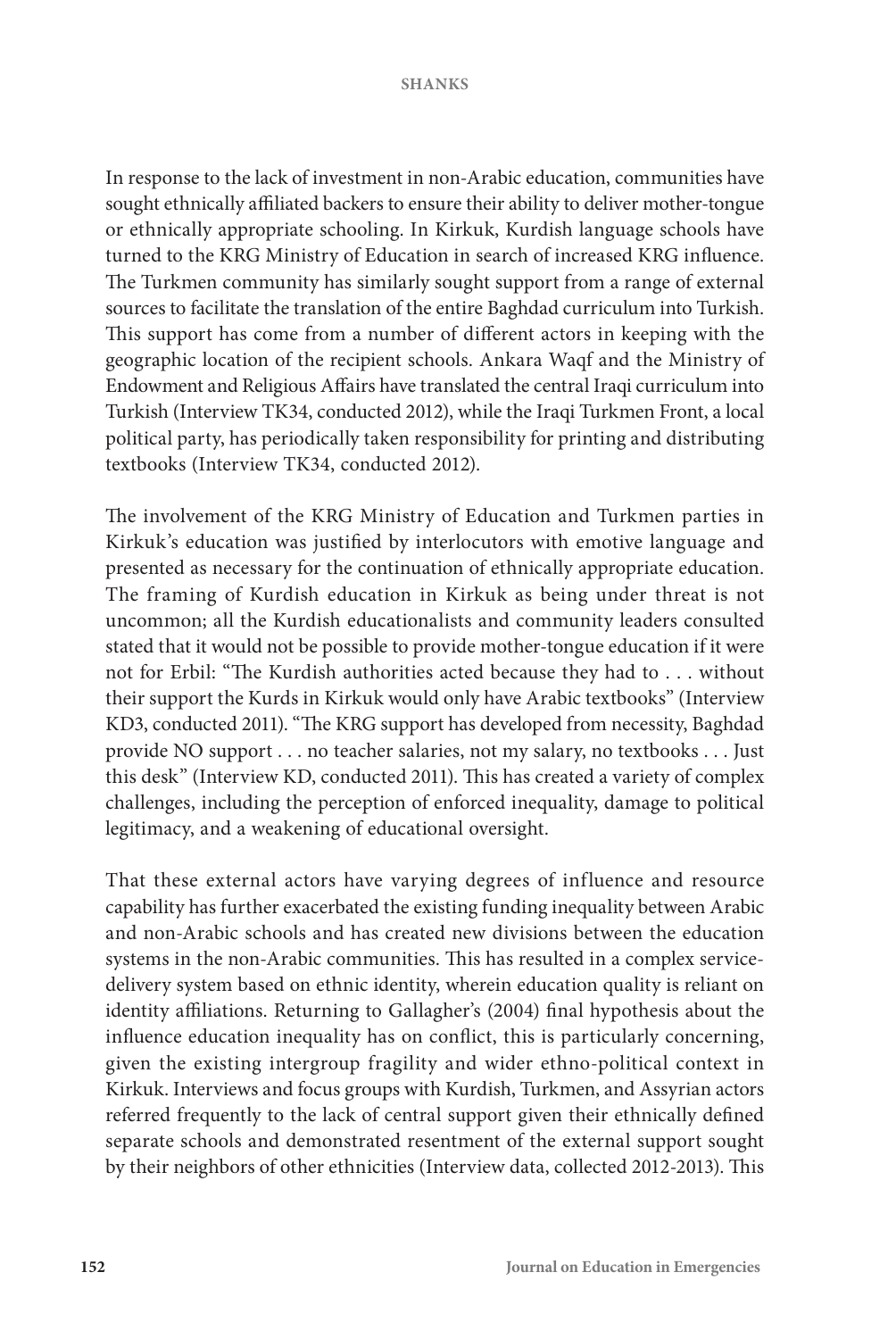resentment appears to be compounded by the lack of communication between schools and a lack of transparency among school backers.

The perception of discrimination in the allocation of public spending has led to serious unrest in many conflict-affected countries (International Crisis Group 2014; World Bank 2011). There is an established understanding in political science that relative deprivation (Gurr 1970) and the resulting feelings of grievance can instigate internal conflicts. Stewart expanded on the notion of inequality and grievance in an ethnically homogeneous population (vertical inequality) to introduce the concept of horizontal inequality, or "severe inequalities between culturally defined groups" (2002, 3). When such inequalities are perceived to be horizontal, and therefore defined by identity markers such as language, religion, or tribe, mobilizing groups for the purpose of collective action can lead to ethnic conflict and sectarian fighting (Murshed 2008).

A decade of armed conflict and insecurity has resulted in significant instability within the social and political realms in Iraq, which has included the weakening of state institutions and insufficient funding of education across the country post-2003 (Shanks 2015). Moreover, due to the broader political standoff over the administrative control of the disputed territories, these lower levels of allocated resources were often perceived by interview and focus group participants to have a deliberate political purpose. The neglect of Kurdish education has often been presented as a deliberate attempt to deny Kurds their place in the region and limit their numbers. Interviewees often made comments such as, "Kurdish language is unimportant to the center and they think it is politically unnecessary in the region as they want to control the area and have the administration in Arabic. It is a continuation of the Arabization policies of the past" (Interview KD8, conducted 2011).

Baghdad's perceived neglect of non-Arabic education has a number of complex implications for future governance solutions. As a public good provided by the state, education plays a vital role in establishing state legitimacy. Scholars have found that equal educational investment decreases grievances against the state (Østby, Nordås, and Rød 2009; Thyne 2006). The state's commitment to all of Iraq's ethno-sectarian groups is symbolically represented through its commitment to culturally appropriate education access. The Kurdish community's reliance on the KRG Ministry of Education and the involvement of Turkmen political parties in state education serve to undermine Baghdad's role and validity in Kirkuk's overall administration. The involvement of ethnically affiliated political parties in school management can enforce the view that a community's needs are served only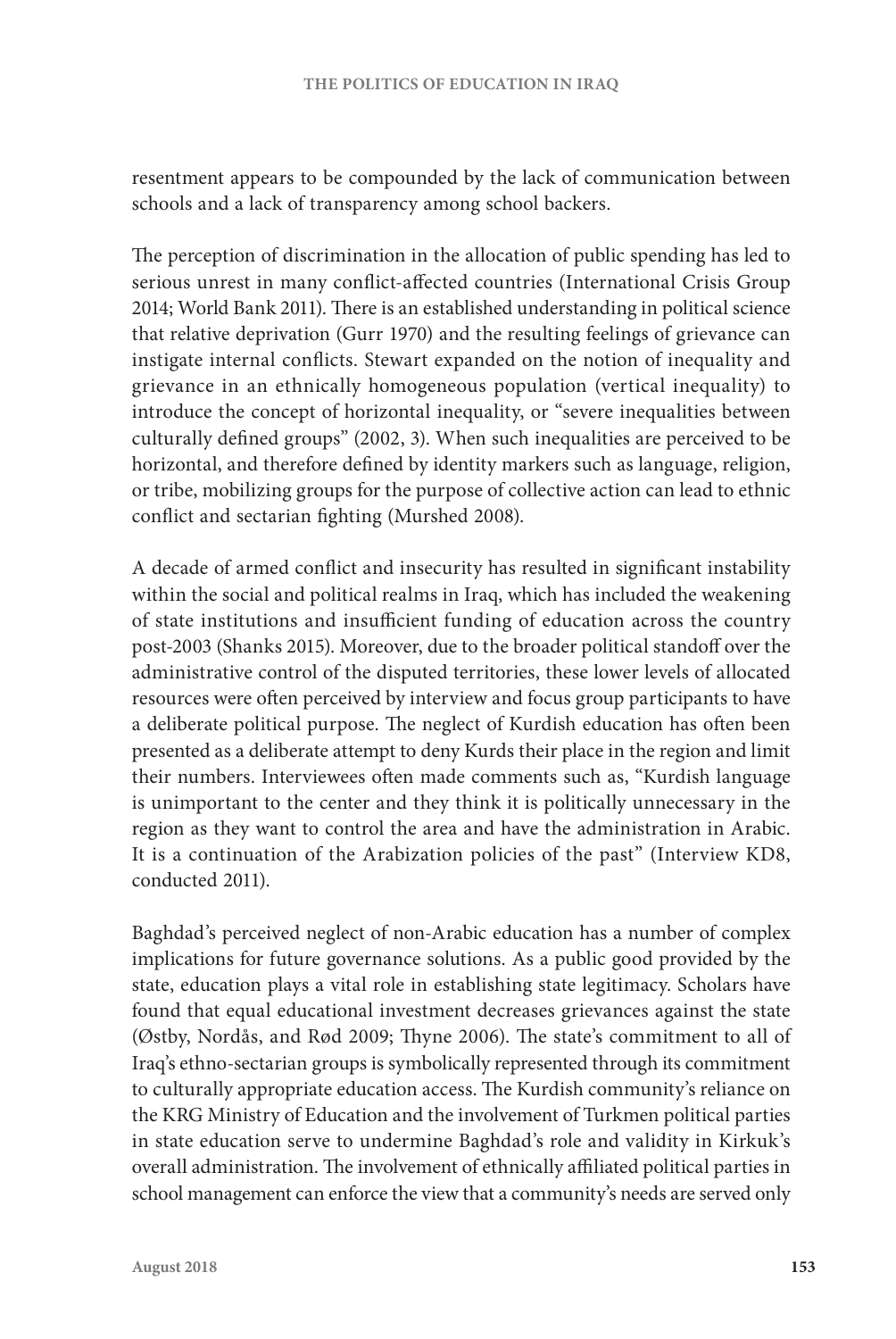by those representing their identity group, thereby enforcing the ethno-political mindset. Such an arrangement supports the prevalent fear that, if administrative control of Kirkuk falls to an ethnically defined community group, the interests of others will not be met, thus hampering interdependency and cooperation.

The involvement of external actors has also affected the quality and oversight of education in Kirkuk. While the administration of education in Kirkuk remains officially under the remit of the central education ministry's directorate, the directorate in reality has no practical jurisdiction within the schools managed by the regional Kurdistan ministry. The Kirkuk education directorate expressed frustration that the mixed administration of schools limited their ability to oversee all teacher recruitment and prevented them from having a clear and transparent process (Directorate interview, conducted 2015). This situation has resulted in more than 7,000 teachers who are not answerable to the local education directorate (Directorate interview, conducted 2016), which raises questions about accountability and educational alignment. Focus groups with head teachers similarly raised concerns about the fact that no one body has jurisdiction in all schools, which has blurred the codes of conduct for schools and teaching staff. This is particularly important in terms of distinguishing between cultural celebration and political nationalism in the classroom, which the paper discusses in the next section.

# **THE POLITICS OF EDUCATION CONTENT IN KIRKUK**

The content of the Baghdad education ministry's curriculum is another highly contentious issue in the city of Kirkuk. The need to address the legacy of Arabization and remove Ba'athist ideology from textbooks was met with consensus from most Iraqis after 2003. Yet the resulting discussions created "debates that reflected the very rifts in Iraqi society that the curriculum sought to address" (IslamopediaOnline 2015). In 2008, the Iraqi government began a complete curriculum review under the guidance of UNESCO that was due to conclude in 2012. However, the satisfactory completion of the curriculum has evaded educationalists (Interview CRB1, conducted 2013).<sup>9</sup> The education ministries in both Baghdad and Erbil have registered the idea that a curriculum should not be dominated by ethnocentric interpretations of curricular subjects and should reflect the diversity of Iraq through history, religious education, geography, and language studies. Nevertheless, the persistent pattern of ethnic conflict and coexistence

<sup>9</sup> Interview with member of curriculum review board, Kirkuk 2012.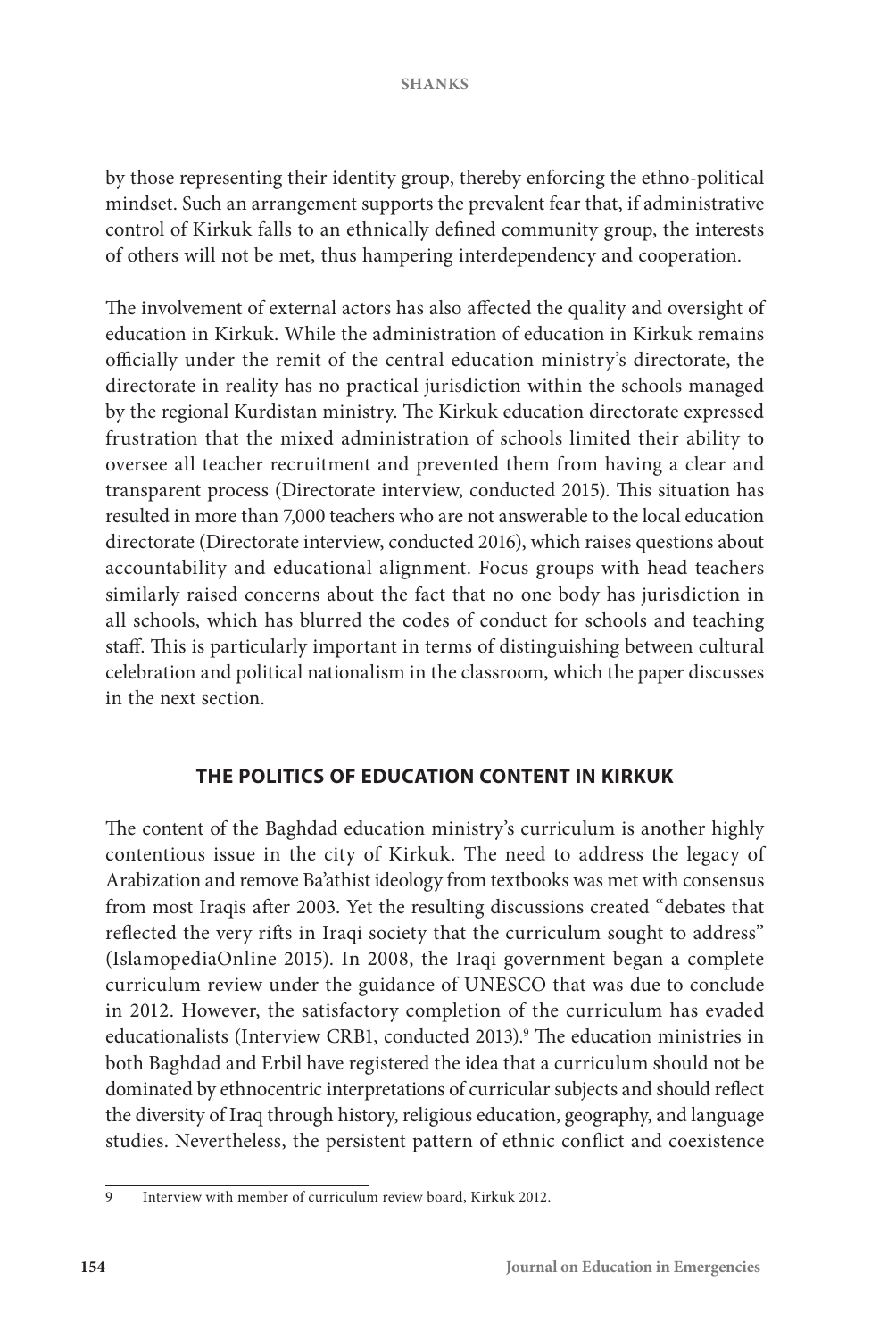across Iraq has created (as yet) irresolvable differences over interpretations of national and local histories.

The failure to overcome such difficulties has resulted in both education ministries facing continued criticism in Kirkuk for their representation of ethnic groups. Baghdad's textbooks are accused of failing to be inclusive and lacking recognition of non-Arab groups (Focus group 2, conducted 2015; Interviews conducted 2012- 2015). Interviewees offered numerous examples to demonstrate that curriculum resources do not represent Kirkuk's diverse population. The religious and ethnic diversity of northern Iraq is not reflected through any subject, which has caused discontent and resentment in among non-Arab and non-Muslim communities. The Turkmen community feels aggrieved by their group's depiction through the lens of Ottoman rule and brutal colonialism (Focus group 2, conducted 2015; Interviews conducted 2012-2015). As one Turkmen teacher noted, "history books portray Turks as wrongdoers and killers. This is the remnants of Saddam's regime, but the bad information about Iran was removed so why not remove the bad against the Turks? I do not understand why we have not been supported in this way" (Interview TMN, conducted 2011). This statement was supported by a Kirkuki head teacher, who noted that "Turkmen are not represented in these textbooks. They do not show our impact on Iraqi culture. Kirkuk is a Turkmen city, the citadel has the original settlement patterns of the Turkmen people, our history is everywhere" (Focus group TMN, conducted 2011).

The KRG's curriculum includes greater representation of minority groups, but it is contested due to the Kurd-centric interpretations of historical events in textbooks and teaching resources. Minority groups are represented through their association with the Kurdish narrative, with Yezidis and Christians deemed primarily Kurdish regardless of their self-identification, which has prompted accusations of attempted "Kurdification" (numerous interviews with minority group community leaders from Ninewa and Kurdistan Region of Iraq, collected between 2011 and 2016). This can be illustrated through the mixed terminology used in textbooks. Kirmanj notes that textbooks often conflate the terms "Kurdish" and "Kurdistani" and use them interchangeably (2014a, 737). Moreover, the presence of Islamic education in the curriculum has been criticized by regional academics who suggest that the absolutist nature of the subject influences the delivery of religious science—a subject wherein students learn about other faiths in the region—by teaching about the religions from an Islamic perspective (Kirmanj 2014b).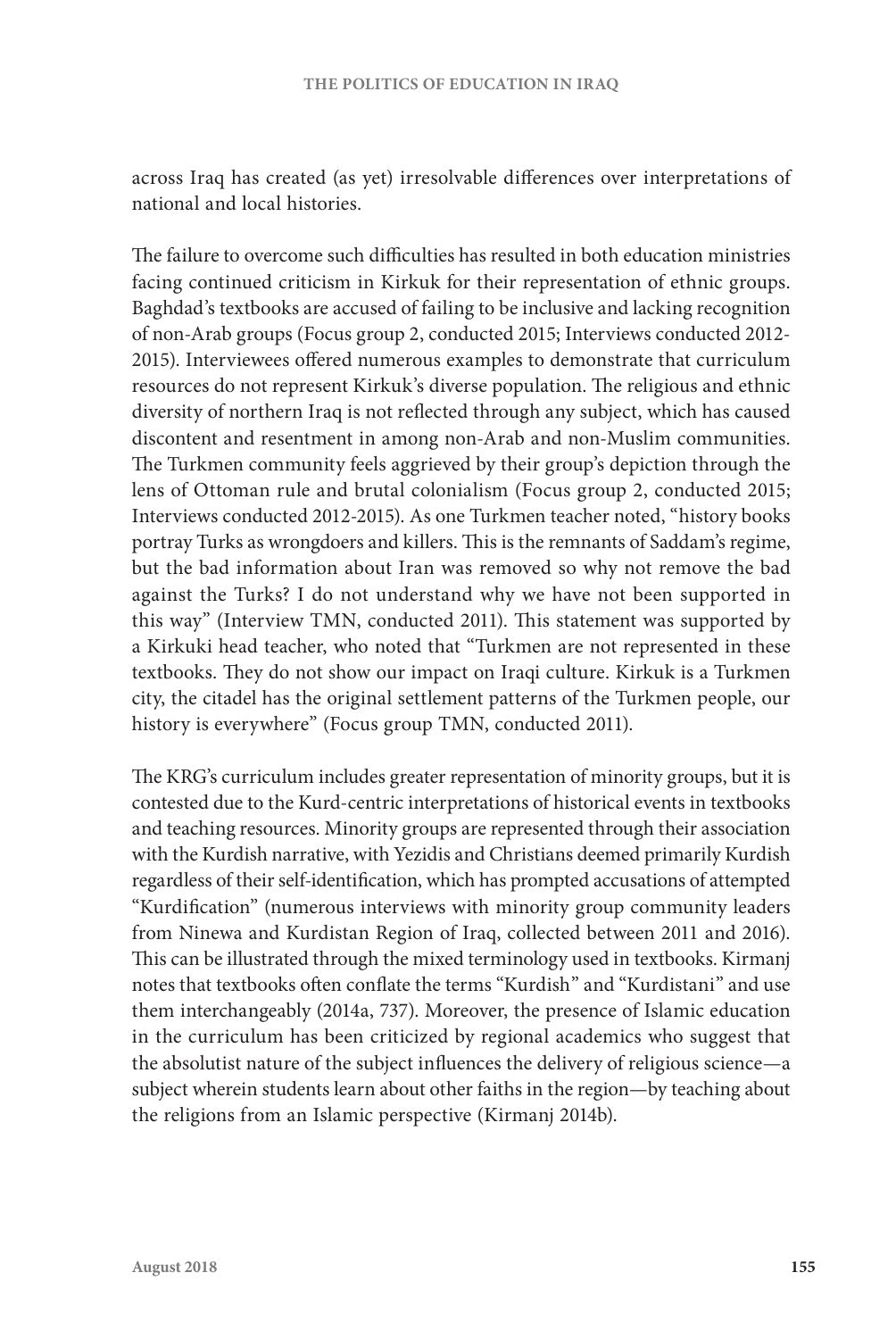With the omission of modern historical events and the denial of Iraq's indigenous diversity, it is possible that each community within the separatist education system will resort to presenting its own conflicting interpretation of history, as cautioned by Gallagher's (2004) cultural hypothesis. Graham-Brown also points out that an ethnic group's control of the history curriculum often leads to "the construction of a version of history . . . which heightens the role of that group at the expense of the others . . . [and the] suppression of events or cultural ideas . . . viewed as subversive or divisive' (1994, 28). Numerous accusations were made during the interviews that, in Kirkuk, history is already a matter of teacher interpretation: "The teaching of history in the schools here [Kirkuk] depends on the school and the teacher in charge. It is the same with Islamic classes. It is about the teacher's belief. Who is to complain when all the pupils are [of] the same [community]?" (Interview AS2, conducted 2012). In the absence of a workable curriculum, the subjects of history, geography, and Islamic education can become reflections of the classroom teacher's ideology. Anecdotal evidence from schools and education actors gathered during data collection confirmed that many teachers exercise their own judgment in the classroom and put less emphasis on parts of the curriculum that may conflict with their own views. The ethnically homogeneous nature of schools in Kirkuk has added to the acceptance of this improvised, ethnically biased presentation.

The interview and focus group data also provided numerous examples of what teachers perceived to be "intentional ethno-political interference" in Kirkuk's schools (Interviews HTT1, HTKD4; Focus group 1; Focus group 2; conducted 2015). Citing partisan and corrupt practices, interviewees indicated that both teacher recruitment and school ethos were subject to political intrusion. Accusations that teachers were appointed based on their political affiliation were heard within all teaching communities. This added credence to the fear that subject matter in the classroom would be used for politically motivated socialization projects. The perception is that, if teachers are appointed as a form of political patronage, the risk of teacher bias increases. Focus groups with head teachers also revealed that political pressure had been exerted on numerous schools across the ethnic spectrum to create an identity-driven ethos in school. This included pressure to commemorate ethnic martyrdom festivals, fly ethnicity-related flags, and sing ethnic anthems daily. Interviews also revealed that the political pressure on schools focused a good deal on encouraging exclusionary actions rather than on holding cultural celebrations that acknowledge the interdependent nature of Kirkuk's ethnic groups. They criticized the pressure for both its political nature and its imposition on the already limited teaching timetable. As one Kirkuk head teacher explained, "We do not have time for the full timetable, schools are in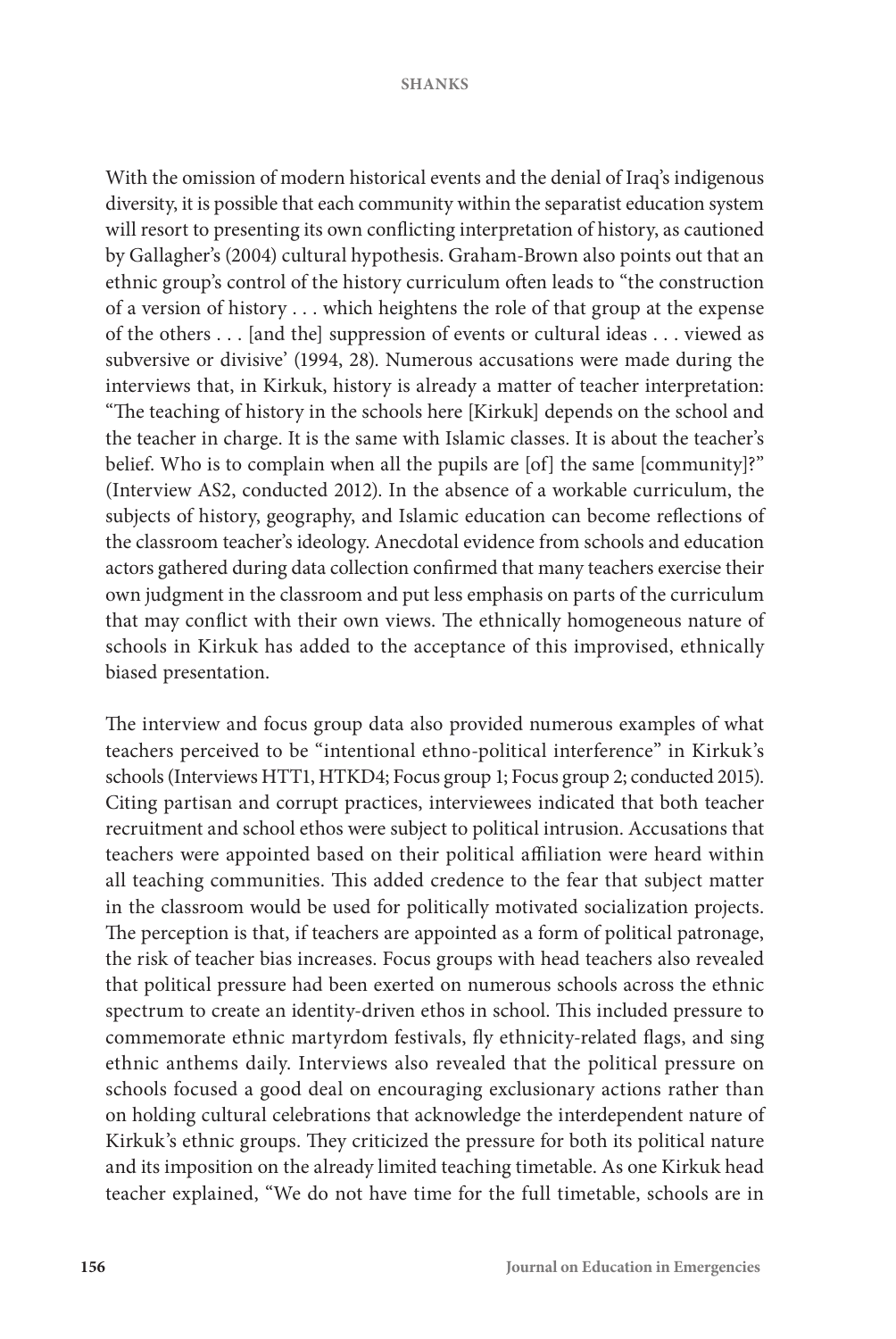shifts (classroom time is limited). Yet 'they' insist on these political displays . . . each ethnic group has a lot of martyrs you know! It's not possible to teach if we cover them all! But there are people with influence who put pressure for us to do this" (Interview, conducted Kirkuk 2015). Nevertheless, the insecure ethnopolitical environment has led many schools to accommodate these requirements, often due to fear of reprisals.

How best to represent identity in the classroom emerged as a continuous theme throughout the data collection. Due to the complex context in the city, the line between expressing identity and ethnic nationalism is blurred. Ethnicity and control of political and social spaces underlie intercommunal conflicts, forced demographic changes, Article 140, and IS control of Mosul. The result is that politics and identity become viewed as one. When a school wants to celebrate a cultural event, those outside the ethnic group involved often consider it part of a political agenda rather than a celebration of identity. Therefore, innocent festivals with no political intentions are often frowned upon by those trying to insulate education from wider political influence. Flags, celebrations, anthems, and traditional clothing all have the potential to be imposed on others and misused for political purposes. However, some of these are also expressions of cultural freedom, which is deemed essential to the post-Arabization education system in Kirkuk. Kirkuk educationalists therefore face a distinct dilemma concerning how to celebrate their own cultural identity without alienating others or being drawn into the wider political contest. As one head teacher noted, "I want to show the children their history and culture, but I don't want to teach them to hate their neighbor. Yet when I try it is high-jacked by the politicians, they change it, make it about politics" (Focus group 2, conducted 2015).

In such a heightened ethno-political environment as Kirkuk, all expressions of identity in the school system have the potential to underplay the need for mutual dependence among the communities. The separate nature of the system in Kirkuk, coupled with the intrusive political pressure on schools, creates an environment in which communities are left with irresolvable uncertainty about how their neighbor uses education. Communities are left wondering if other schools are celebrating their own distinct culture or are deliberately denying their place in the city. As one interviewee remarked, "Turkmen teach Turk history, Kurds teach Kurdish history, it is all separate. I do not think that a Kurdish teacher would choose to teach my history, would he? No" (Interview ABA2, conducted 2012). The ambiguity of nationalist projects within schools prompts an action-reaction process from other communities, whereby schools operate on the assumption that if "they" are teaching their version of events, we should teach ours. As one teacher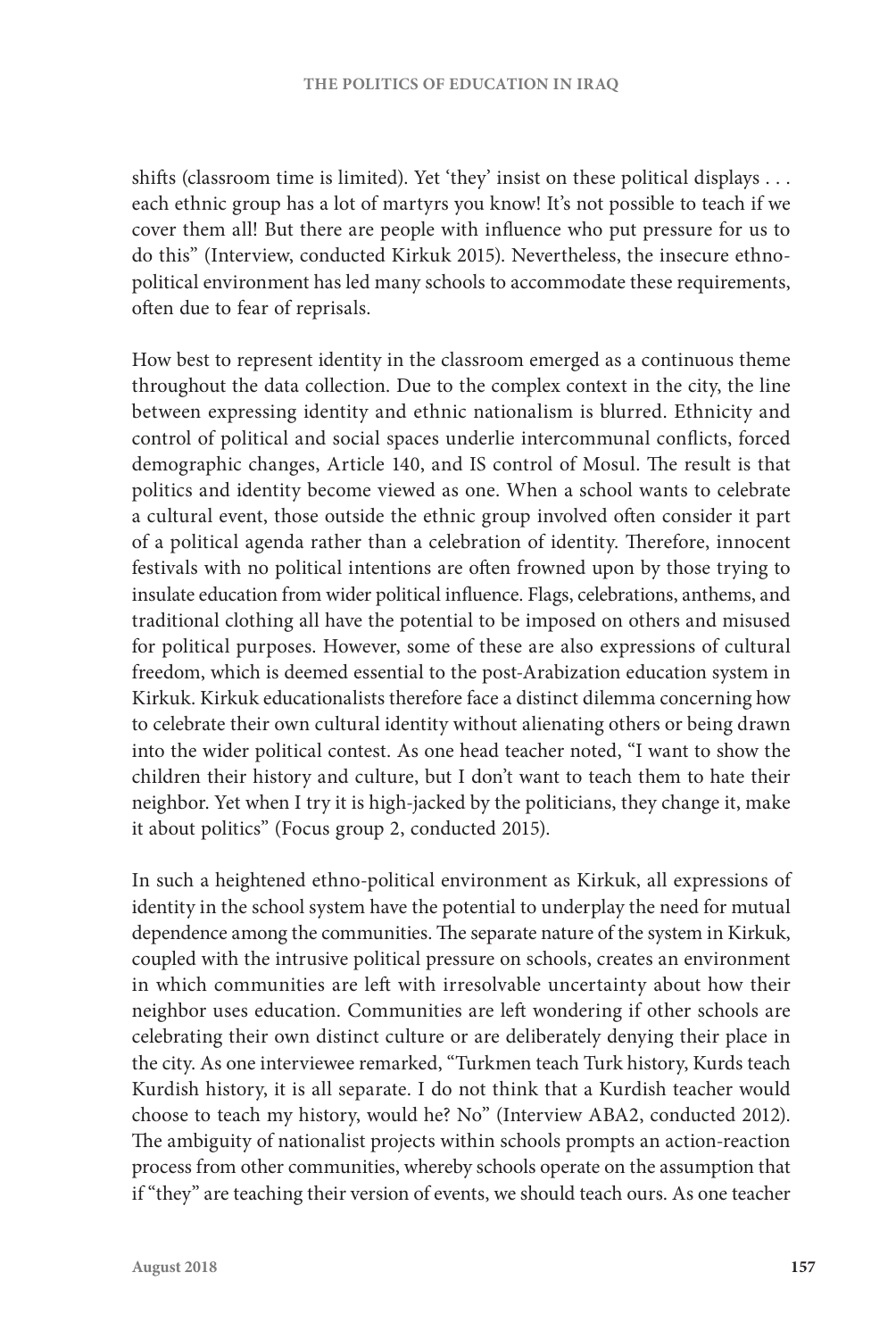commented, "people teach their own history, so we should do the same" (Interview TK37, conducted 2015). When coupled with political pressure, contradictory and vague rhetoric and poor intergroup communication leads to the assumption of a worst-case scenario and provoke measures and counter-measures in which one group attempts to reinforce its own cultural existence by denying its neighbor's cultural existence and claim to the city.

## **CONCLUSION**

This article has demonstrated how the current education system in Kirkuk risks undermining Baghdad's legitimacy in the region and creating intercommunity grievances in the city. The assimilationist system in Kirkuk was replaced after the 2003 invasion of Iraq by separate school structures based on ethnic and religious identity. Ethno-political contest, the legacy of Arabization, and the underfunding of public services have since resulted in disparate support for ethnically defined schools and a continued contest over representation in the curriculum. Furthermore, the failure to safeguard schools from external influence has opened education up to interference from varying ethnically defined organizations striving to fortify their presence in the city. Consequently, schools wishing to foster cultural identity and heritage have faced challenges because distinguishing between expressions of culture and of politics has become particularly difficult in this context in which politics and identity are closely tied.

Education in Kirkuk should strive to preserve the city's rich ethnic diversity while fostering interdependence. As such, teaching staff will require support in negotiating the fine line between cultural celebration and politically motivated expressions of division. Educationalists need to work in partnership with political actors and government to address the education challenges faced in this highly politicized and fragile environment. In Kirkuk, achieving equal funding, clear and inclusive administrative responsibility, and a multiperspective curriculum will require cross-sector efforts that examine education through a political lens.

## **REFERENCES**

Akar, Bassel, and Mara Albrecht. 2017. "Influences of Nationalisms on Citizenship Education: Revealing a 'Dark Side' in Lebanon." *Nations and Nationalism* 23 (3): 547-70.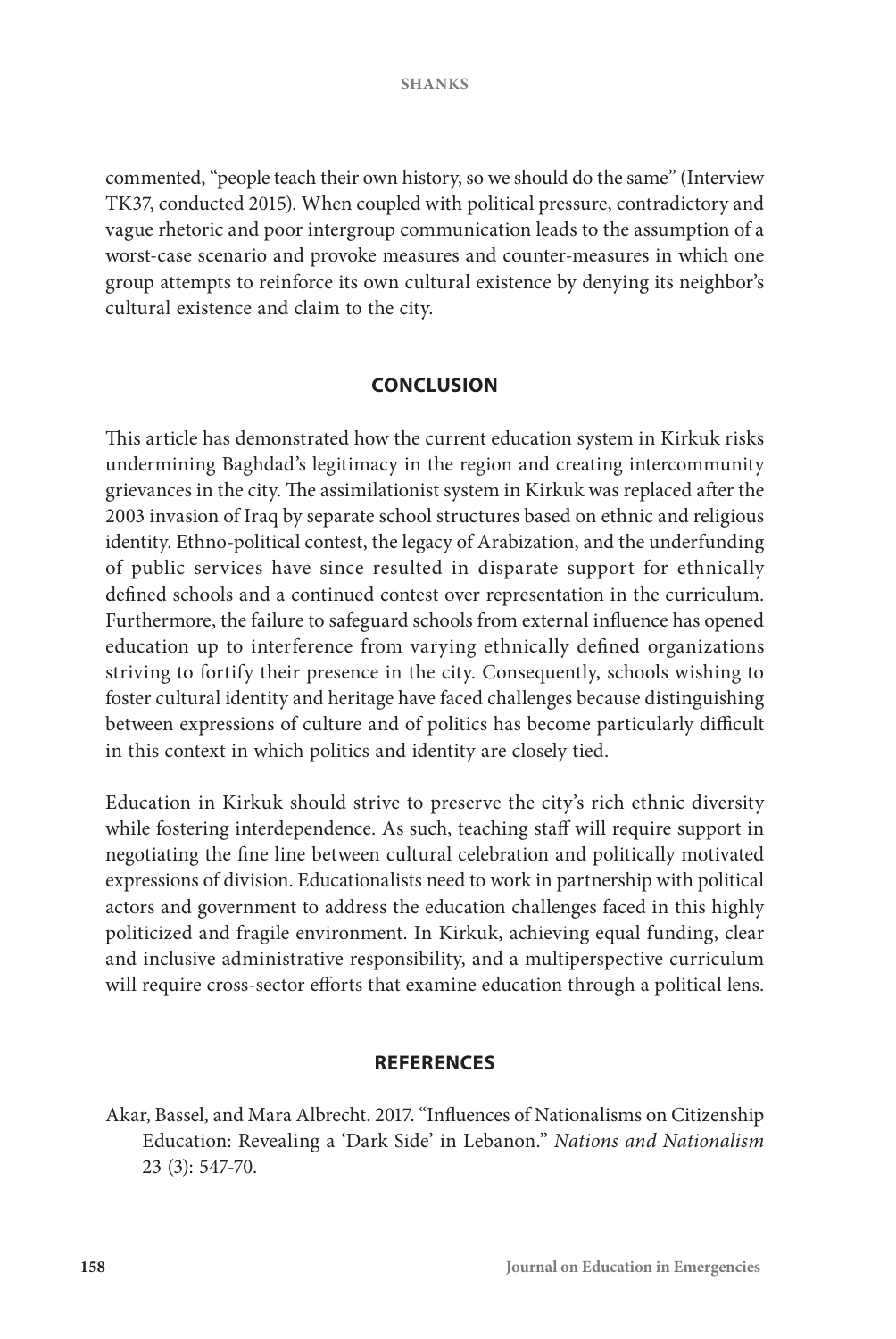- Al-Hirmizi, Arshad. 2005. *The Turkmen Reality in Iraq*. Istanbul: Kirkuk Foundation. http://www.turkmen.nl/1A\_Others/EH2\_english.pdf.
- Bowring, Bill. 2012. "Minority Rights in Post-War Iraq: An Impending Catastrophe?" *International Journal of Contemporary Iraqi Studies* 5 (3): 319-35.
- Brock, Colin. 2011. "Education and Conflict: A Fundamental Relationship." In *Education, Conflict and Development,* edited by Julia Paulson. Oxford, UK: Symposium Books Ltd., 17-32.
- Bush, Kenneth D., and Diana Saltarelli. 2000. *The Two Faces of Education in Ethnic Conflict*. Florence: UNICEF. https://www.unicef-irc.org/publications/ pdf/insight4.pdf.
- Churchill, Stacy. 1996. "The Decline of the Nation-State and the Education of National Minorities." *International Review of Education* 42 (4): 265-90.
- Conflict Sensitivity Consortium. 2012. "How to Guide to Conflict Sensitivity." http://local.conflictsensitivity.org/wp-content/uploads/2015/04/6602\_ HowToGuide\_CSF\_WEB\_3.pdf.
- Connor, Walker. 1997. "Ethnic Identity: Primordial or Modern?" In *Separatism,* edited by Trude Andersen, Beate Bull, and Kjetil Duvold. Bergen, Norway: University of Bergen Press, 27-40.
- Davies, Lynn. 2004. *Education and Conflict: Complexity and Chaos*. London: Routledge.
- Davies, Lynn. 2008. *Educating against Extremism*. Staffordshire, UK: Trentham Books.
- de Santisteban, Agustin Velloso. 2005. "Sanctions, War, Occupation and the Dedevelopment of Education in Iraq." *International Review of Education* 51 (1): 59-71.
- Gaigals, Cynthia, and Manuela Leonhardt. 2001. *Conflict-Sensitive Approaches to Development: A Review of Practice*. International Alert, Saferworld, and IDRC. http://pdf2.hegoa.efaber.net/entry/content/657/12\_Conflict-Sensitive\_ Approaches.pdf.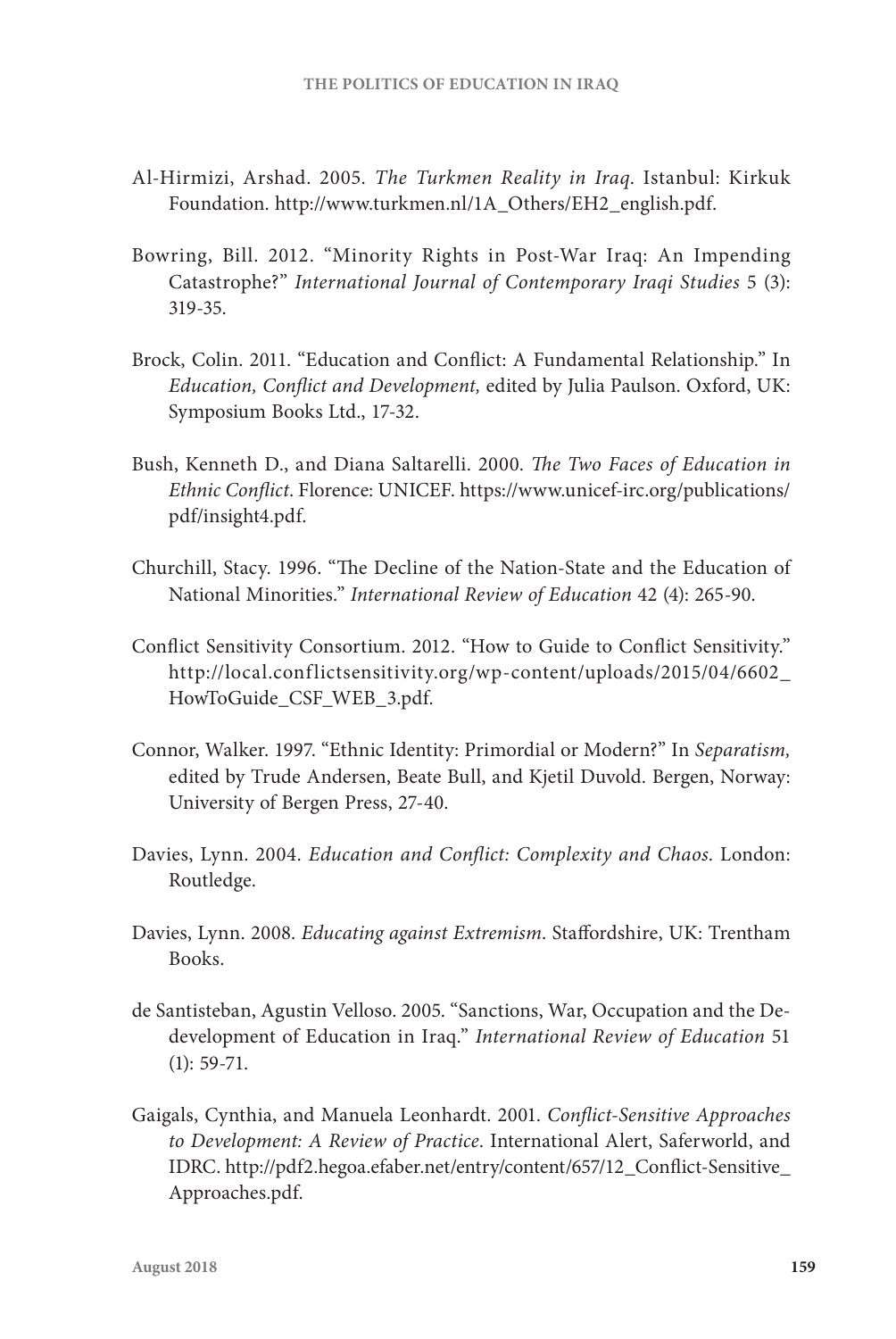Gallagher, Tony. 2004. *Education in Divided Societies*. London: Palgrave Macmillan.

- Graham-Brown, Sarah. 1994. "The Role of the Curriculum." In *Education Rights and Minorities*, edited by Minority Rights Group. London: Minority Rights Group, 27-32.
- Gurr, Ted Robert. 1970. *Why Men Rebel*. Princeton, NJ: Princeton University Press.
- Hobsbawn, Eric. 1996. "Language, Culture, and National Identity." *Social Research* 63 (4): 1065-80.
- Human Rights Watch. 2009. *On Vulnerable Ground: Violence against Minority Communities in Nineveh Province's Disputed Territories*. https://www.hrw.org/report/2009/11/10/vulnerable-ground/violence-againstminority-communities-nineveh-provinces-disputed.
- International Crisis Group. 2014. *Education Reform in Pakistan*. Asia Report No. 257. Brussels: International Crisis Group. https://www.crisisgroup.org/asia/ south-asia/pakistan/education-reform-pakistan.
- IslamopediaOnline. 2011, November 1. "Controversy over the New Curriculum." http://www.islamopediaonline.org/country-profile/iraq/islam-and-educationsystem/controversy-over-new-curriculum.
- Kerkuklu, Mofak Salman. 2007. *Turkmen of Iraq.* http://www.turkmen.nl/1A\_ Others/Turkmen\_of\_Iraq\_Part\_I.pdf.
- King, Elisabeth. 2011. "The Multiple Relationships between Education and Conflict: Reflections of Rwandan Teachers and Students." In *Educating Children in Conflict Zones: A Tribute to Jackie Kirk,* edited by Karen Mundy and Sarah Dryden-Peterson. New York: Teachers College Press, 137-51.
- King, Elisabeth. 2014. *From Classrooms to Conflict in Rwanda*. Cambridge, UK: Cambridge University Press.
- Kirk, Jackie, and Rebecca Winthrop. 2007. "Home-Based Schools: A Transitional Educational Model in Afghanistan." In *Education, Conflict and Reconciliation: International Perspectives,* edited by Fiona Leach and Máiréad Dunne. New York: Peter Lang, 99-114.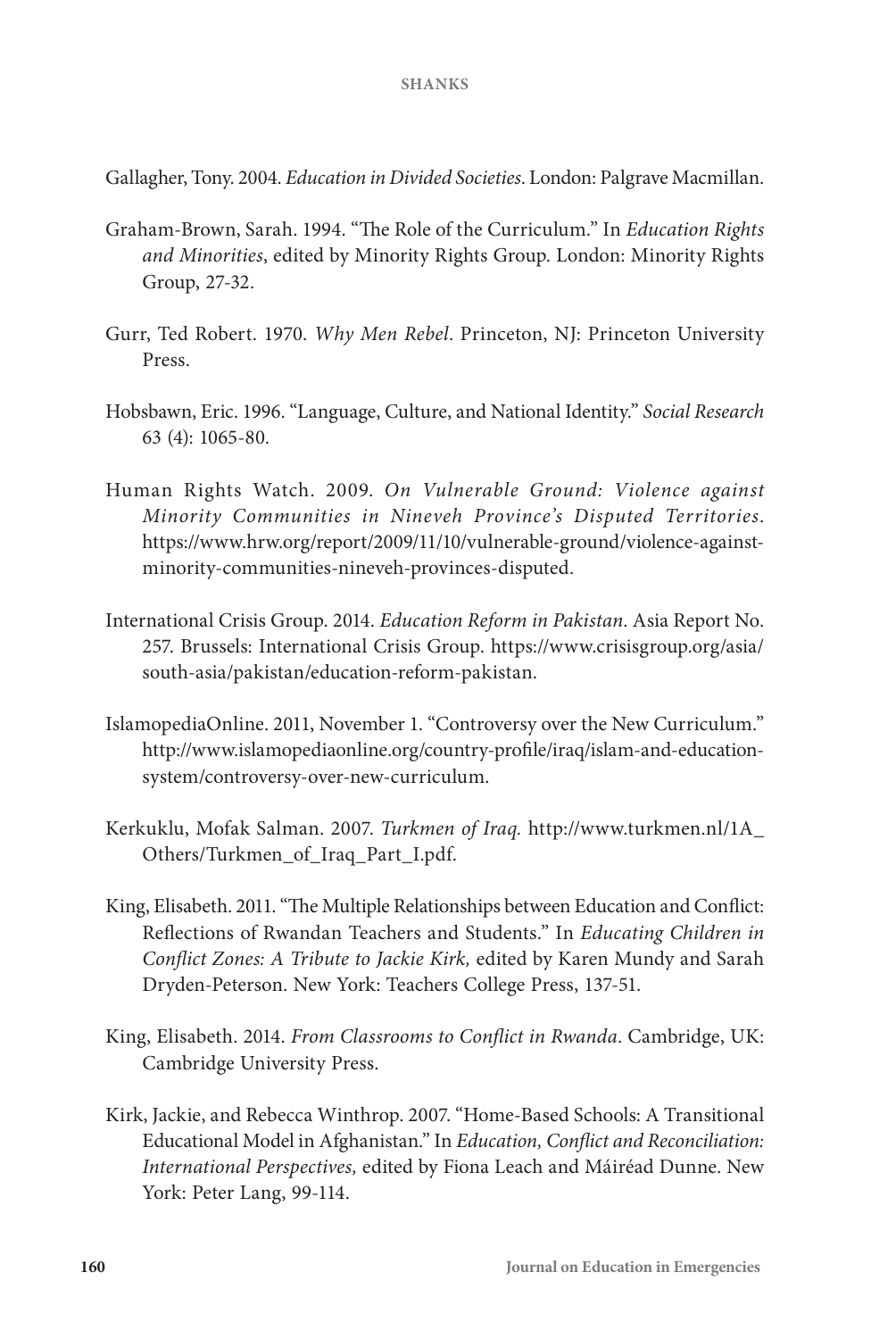- Kirmanj, Sherko. 2014a. *KRG's Islamic Education Textbooks and the Question of Peaceful Coexistence in Kurdistan Region*. Paper presented at the Education and Peace-Building Conference, University of Duhok, May 13-15, 2014.
- Kirmanj, Sherko. 2014b. "Kurdish History Textbooks: Building a Nation-State within a Nation-State." *The Middle East Journal* 68 (3): 367-84.
- Kumar, Krishna. 2002. *Prejudice and Pride: School Histories of the Freedom Struggle in India and Pakistan*. New Delhi: Penguin Books.
- Lall, Marie. 2008. "Educate to Hate: The Use of Education in the Creation of Antagonistic National Identities in India and Pakistan." *Compare* 38 (1): 103-19.
- Murshed, S. Mansoob. 2008. "Inequality, Indivisibility and Insecurity." In *Intra-State Conflict, Governments and Security: Dilemmas of Deterrence and Assurance,* edited by Stephen M. Saideman and Marie-Joëlle Zahar. New York: Routledge, 54-71.
- Nissan, Elizabeth. 1996. *Sri Lanka: A Bitter Harvest*. London: Minority Rights Group.
- O'Leary, Brendan. 2005. "Power-Sharing, Pluralist Federation, and Federacy." In *The Future of Kurdistan in Iraq,* edited by Brendan O'Leary, John McGarry, and Khaled Salih. Philadelphia: University of Pennsylvania Press, 47-91.
- Østby, Gudrun, Ragnhild Nordås, and Jan Ketil Rød. 2009. "Regional Inequalities and Civil Conflict in Sub-Saharan Africa." *International Studies Quarterly* 53 (2): 301-24.
- Østby, Gudrun, and Henrik Urdal. 2010. "Education and Civil Conflict: A Review of the Quantitative, Empirical Literature" Background paper prepared for the "Education For All Global Monitoring Report 2011: The Hidden Crisis: Armed Conflict and Education." Paris: UNESCO. http://unesdoc.unesco.org/ images/0019/001907/190777e.pdf.
- Parker, Sara, and Kay Standing. 2007. "The Impact of Conflict on Schooling in Nepal." In *Education, Conflict and Reconciliation: International Perspectives,* edited by Fiona Leach and Máiréad Dunne. New York: Peter Lang, 51-64.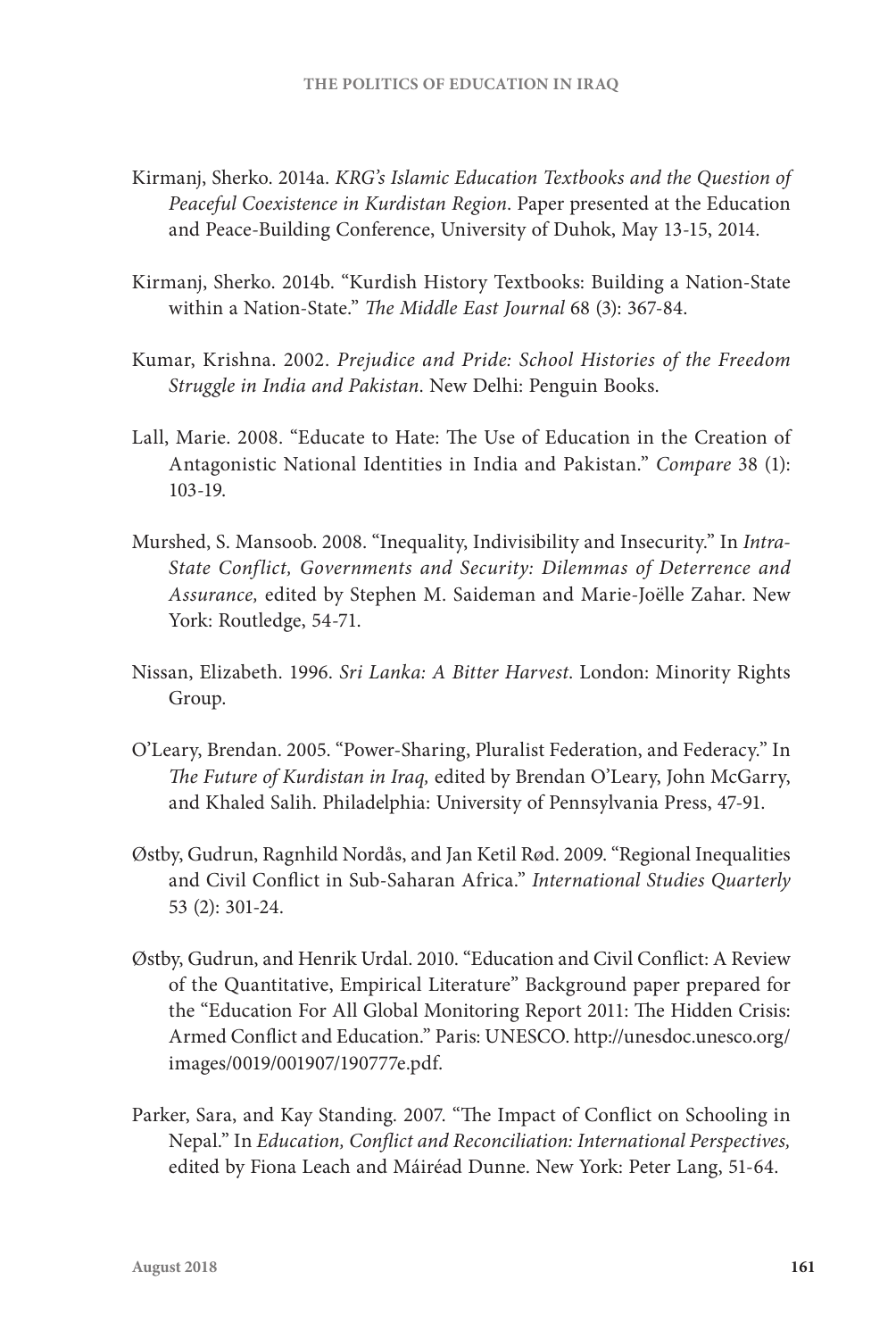- Paulson, Julia. 2011. "Conflict, Education and Curriculum: Past, Present and Future Trends." *Conflict and Education* 1 (1): 1-5.
- Paulson, Julia, and Jeremy Rappleye. 2007. "Education and Conflict: Essay Review." *International Journal of Educational Development* 27 (3): 340-47.
- Pherali, Tejendra. 2013. "Schooling in Violent Situations: The Politicization of Education in Nepal, Before and After the 2006 Peace Agreement." *Prospects* 43 (1): 49-67. doi:10.1007/s11125-012-9255-5.
- Rafaat, Aram. 2008. "Kirkuk: The Central Issue of Kurdish Politics and Iraq's Knotty Problem." *Journal of Muslim Minority Affairs* 28 (2): 251-66.
- Romano, David. 2007. "The Future of Kirkuk." *Ethnopolitics* 6 (2): 265-83.
- Shanks, Kelsey. 2015. *Education and Ethno-Politics: Defending Identity in Iraq*. London: Routledge.
- Shanks, Kelsey. 2016. "The Changing Role of Education in the Iraqi Disputed Territories: Assimilation, Segregation and Indoctrination." *Globalisation, Societies and Education* 14 (3): 422-33.
- Shields, Robin, and Julia Paulson. 2015. "'Development in Reverse?' A Longitudinal Analysis of Armed Conflict, Fragility and School Enrolment." *Comparative Education* 51 (2): 212-30. doi:10.1080/03050068.2014.953314.
- Skutnabb-Kangas, Tove. 2002. *Why Should Linguistic Diversity Be Maintained and Supported in Europe? Some Arguments*. Strasbourg: Council of Europe.
- Smith, Alan. 2005. "Education in the Twenty-First Century: Conflict, Reconstruction and Reconciliation." *Compare* 35 (4): 373-91. doi:10.1080/03057920500331397.
- Smith, Alan. 2010. "The Influence of Education on Conflict and Peace Building." Background paper prepared for the "Education For All Global Monitoring Report 2011: The Hidden Crisis: Armed Conflict and Education." Paris: UNESCO. http://unesdoc.unesco.org/images/0019/001913/191341e.pdf.
- Smith, Alan, and Tony Vaux. 2003. *Education, Conflict and International Development*. London: DfID.